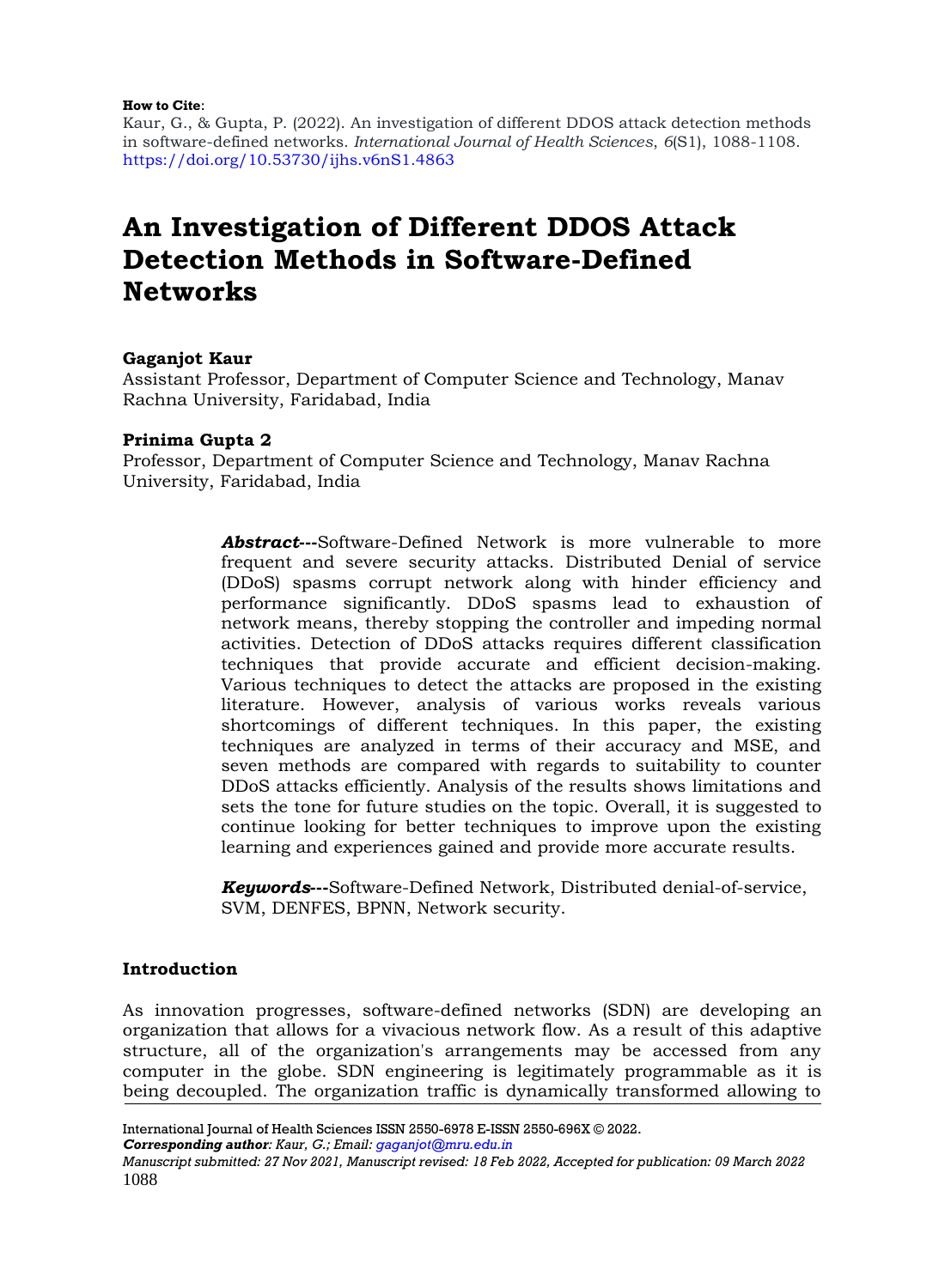the necessities of the customers. In addition to holding up a global view on the organisation as it is seen halfway, programming defined network includes an additional component. As a result, the organization's theoretical viewpoint is consumed. SDN is required in the present systems administration as autonomous advancements are needed at each layer. SDN is a financially economical worldwide utilized organization for systems administration that is non-massive and cheap because it involves source programming. The information or bundles that have been sent to the organization plane are when all is said in done utilizing an open stream switch, which gives access to follow the organization way over an organization of switches. There is just one open switch convention that is supervised distantly and is available on a large scale internationally. This makes the organization plan less complex as the SDN regulators give them directions instead of the sellers who explicitly plan the gadgets and conventions.

In standard frameworks organization, the control plane and data plane exist on each contraption. SDN abstracts this thought and confines the two planes. The control plane is arranged clearly on an SDN regulator to provide versatility, a Linux worker running. Arrangement of the real or virtual switch is used for SDN programming and data plane operations. The SDN regulator transforms to form an essential portion to enable changes in the best way in order to propel data bundles. The two planes can grant through a show, for instance, OpenFlow. Despite allowing a versatile framework, SDN also conveys programmability and ease to the framework heads. Since singular defenselessness can lead to significant errors, security should be a principal fragment consolidated with SDN. Other than the current assault vectors on conventional frameworks, the regulators and the relationship with the control plane cause novel challenges associated with the security unique to the SDN. SDN is a novel framework organization plan that might be vulnerable to face DDoS spasms. In a rejection of Service (DOS), all bits of SDN network can be impacted. By launching a DoS, an aggressor can bring about a reduction or make the unsettling influence of SDN organizations.

Moreover, artificial intelligence (AI) is being used on a huge scale in current programming networks. Facebook's News Feed is a popular model. The News Feed uses modified sorting out some way to individualize each customer's channel. Suppose a section occasionally stops in order to scrutinize or like a particular person's post. In that case, the news line begins to depict a highly prominent estimate of the partner's growth preceding the channel. The item undertakes the authentic assessment and examines judiciously to acknowledge customer's data plan and also uses monitors to populate the newsfeeds. Also, Virtual assistant growth is also computerized through AI. Sophisticated business partners combine two important learning models to decipher trademark talk and get appropriate settings (like a customer's own personalised strategy and as of late described tendencies) and take action, such as booking an aeroplane ticket or pulling up an online driving school course.

### **Literature review**

The world is developing at a very fast pace, and the world online or the internet is equally progressing at a fast pace. In the modern era, life seems imaginable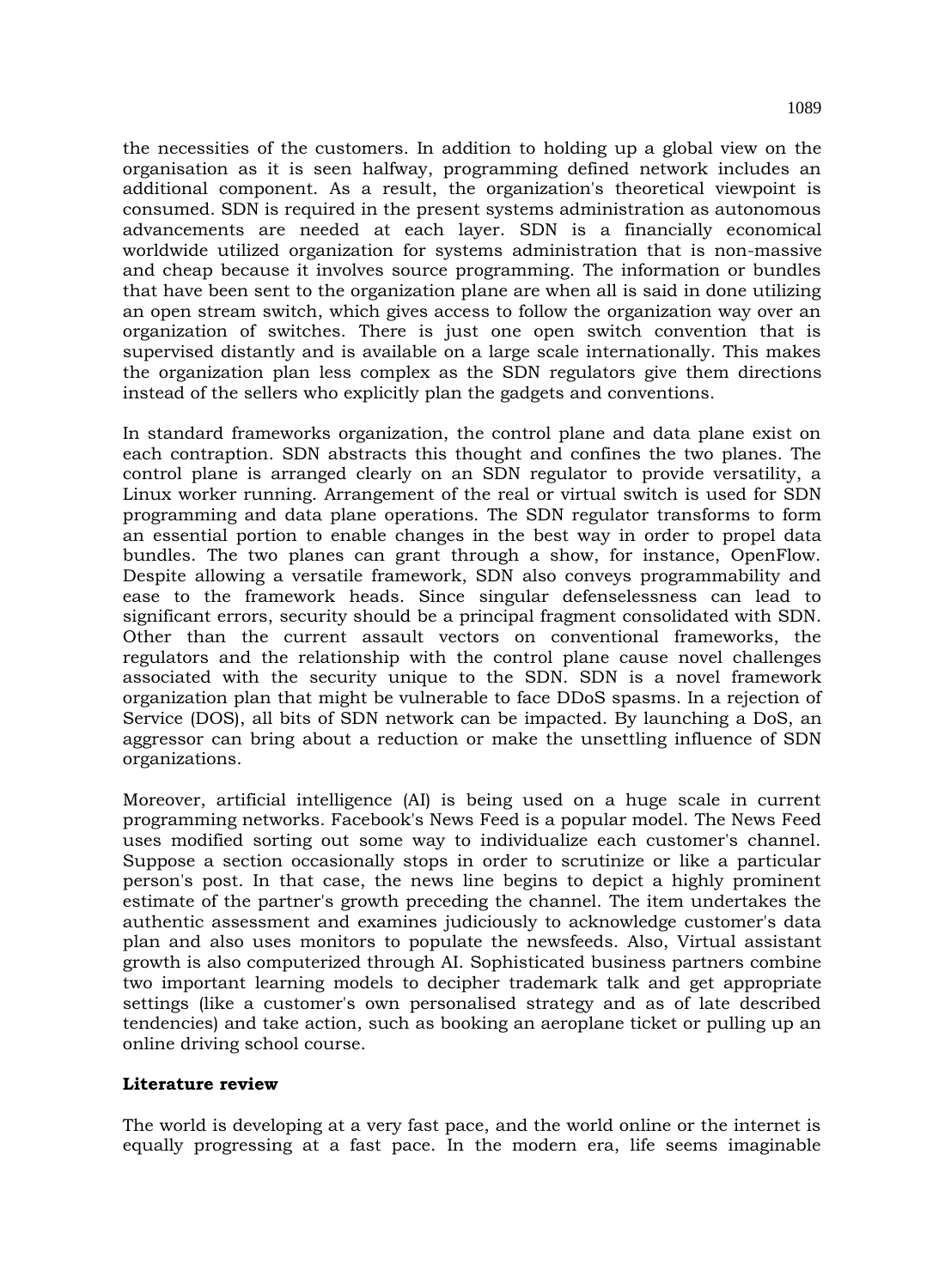without access to the internet and most of the daily activities are completely dependent on the internet. People use the internet primarily for communication, data sharing, research purposes, sales, online purchasing, and many more activities; these activities involve the simultaneous sharing of important information and data. As this is extended towards a vast platform accessible worldwide, maintaining data secrecy and internet security is necessary. Intrusion Detection System (IDS) ensures the safety of this global connection of networks. IDS monitors and analyses the data traffic and distinguishes intrusions from normal to spam. Currently, there is an immense focus on advanced wireless transmission, wireless networks, and Bluetooth connections. In such cases, the proper use of the IDS facilitates providing security of wireless networks. It is used to detect and supervise abnormal behavior of the network. To tell whether data or network is abnormal, an IDS compares it with already stored intrusion records to identify the abnormality and intrusion.

Research is going on to detect newer attacks in every possible and better way. For attacks, SDN is a large logical point of communication. DDoS attacks have become a cause of serious concern growing in frequency, number, and severity. The approach for DDOS detection is to identify and relieve identified and obscure DDoS spasms in continuous environments.

In the assessment of network IDS, the selection of the required data set has a strong influence. However, most of the data sets that are publicly accessible are not practical and lack a variety of attacks to cover all developments seen today on the internet. This lack is mainly due to the reason that the service providers disclose their network details on security and confidentiality issues, explaining that many data sets being used with intrusion systems do not provide reasonable accuracy. Numerous datasets are available for IDSs like KDDCUP'99, CICIDS2017, ISCX2012, Kyoto, LBNL, UMASS, CDX, ADFA, and DEFCON (Hettich, 1999; Sharafaldin et al., 2018; Canadian Institute for Cybersecurity,2012; Song, 2011; Nechaev et al., 2004; Sangster et al., 2009; Creech and Hu, 2013). Such publicly opened datasets like DARPA, KDD, NSL-KDD, and ADFA-LD are sometimes considered to be the standards. Table 1 summarizes various features of the datasets (Creech and Hu, 2013).

Software-Defined Networking (SDN) is a superb network architecture. In it, the network control is vital, achievable, adjustable, and location-wise distant from forwarding devices (Khraisat et al., 2019). The SDN architecture has 3 layers consisting of infrastructure (Data plane) and Control layer (Control Plane), as shown in Figure 1.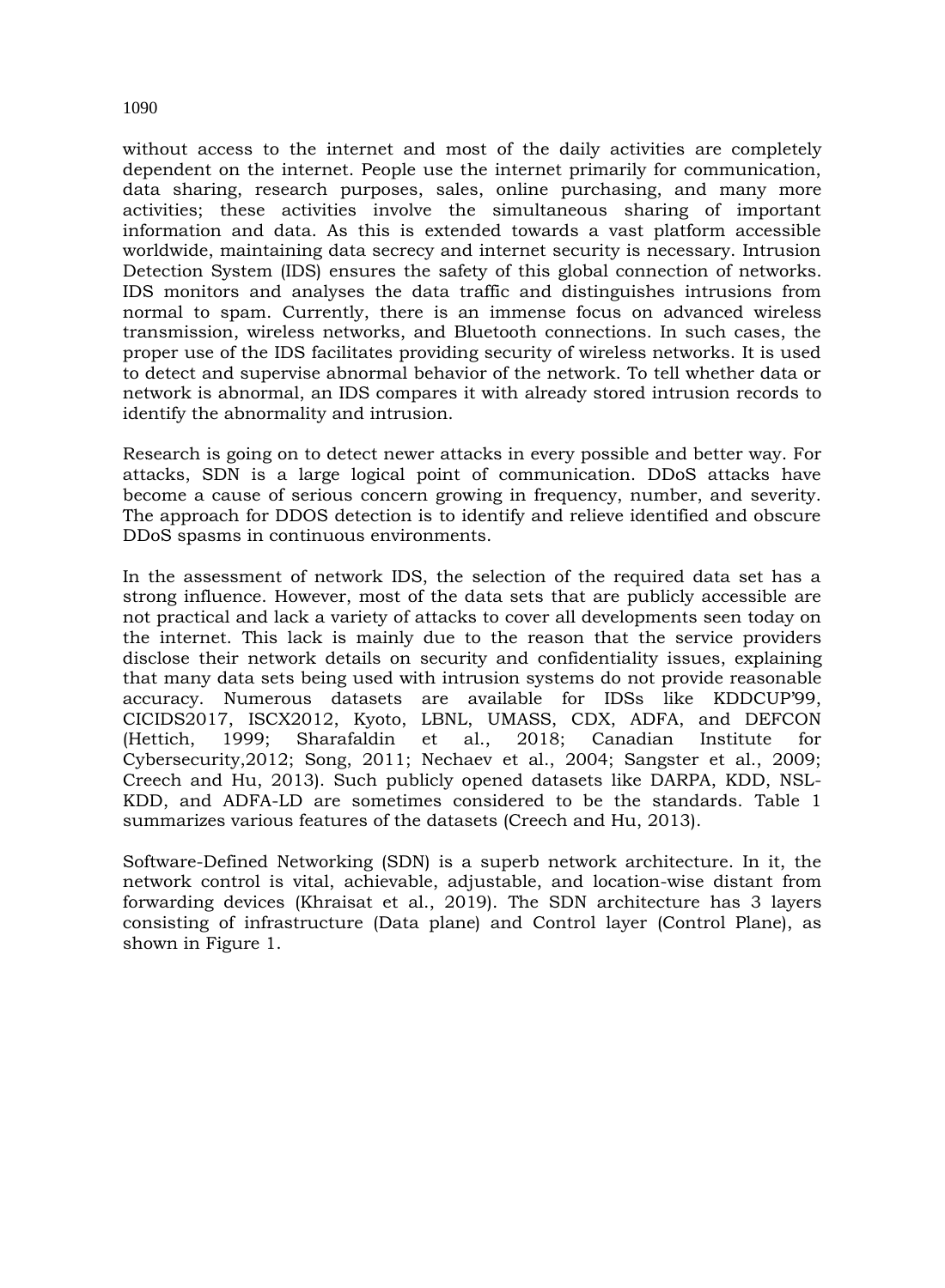

Figure 1. Features of the application plane and data plan

Figure 2 shows a comparative profile for mean squared error (MSE) for seven different logarithms. These seven algorithms are Support Vector Machine (SVM), Transductive Confidence Machines for K-Nearest Neighbors (TCM-KNN), adaptive binary tree-based multi-class support vector machine (ABTSVM), random neural network and an artificial bee colony algorithm (RNN-ABC), dynamic evolving neuro-fuzzy inference system (DENFIS), and Back Propagation Neural Network (BPNN). Fig. 2 shows SVM maximum value of MSE (0.10%) followed by RNN-ABC, KNN-ACO with BPNN showing least errors, showing maximum accuracy of BPNN algorithm.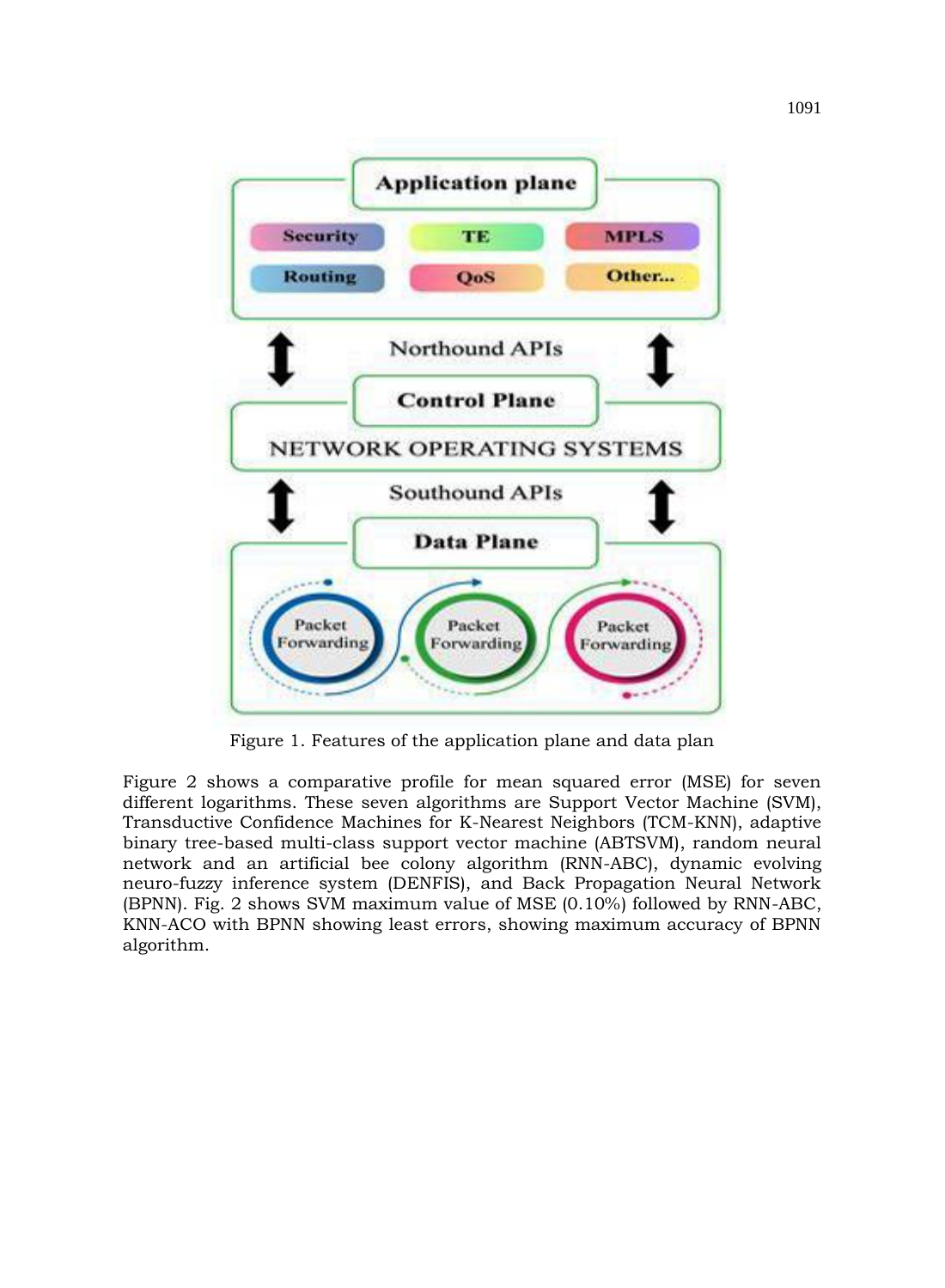

**Comparison Graph For MSE for Different Algorithms** 

Figure 2. Comparison Graph for MSE for different logarithm

## **Materials and Methods**

Figure 3 shows the accuracy levels of seven algorithms. It shows BPNN, DENFIS at 98% accuracy levels. The accuracy percentage of five other methods- SVM, TCM-KNN, ABTSVM, RNN-ABC are 90, 92, 93,95, and 91, respectively. This shows that the SVM method is the least accurate and BPNN is the most accurate.



Figure 3. Comparison Graph for accuracy of different logarithms

Table 1 below shows a comparison of different datasets of network connection.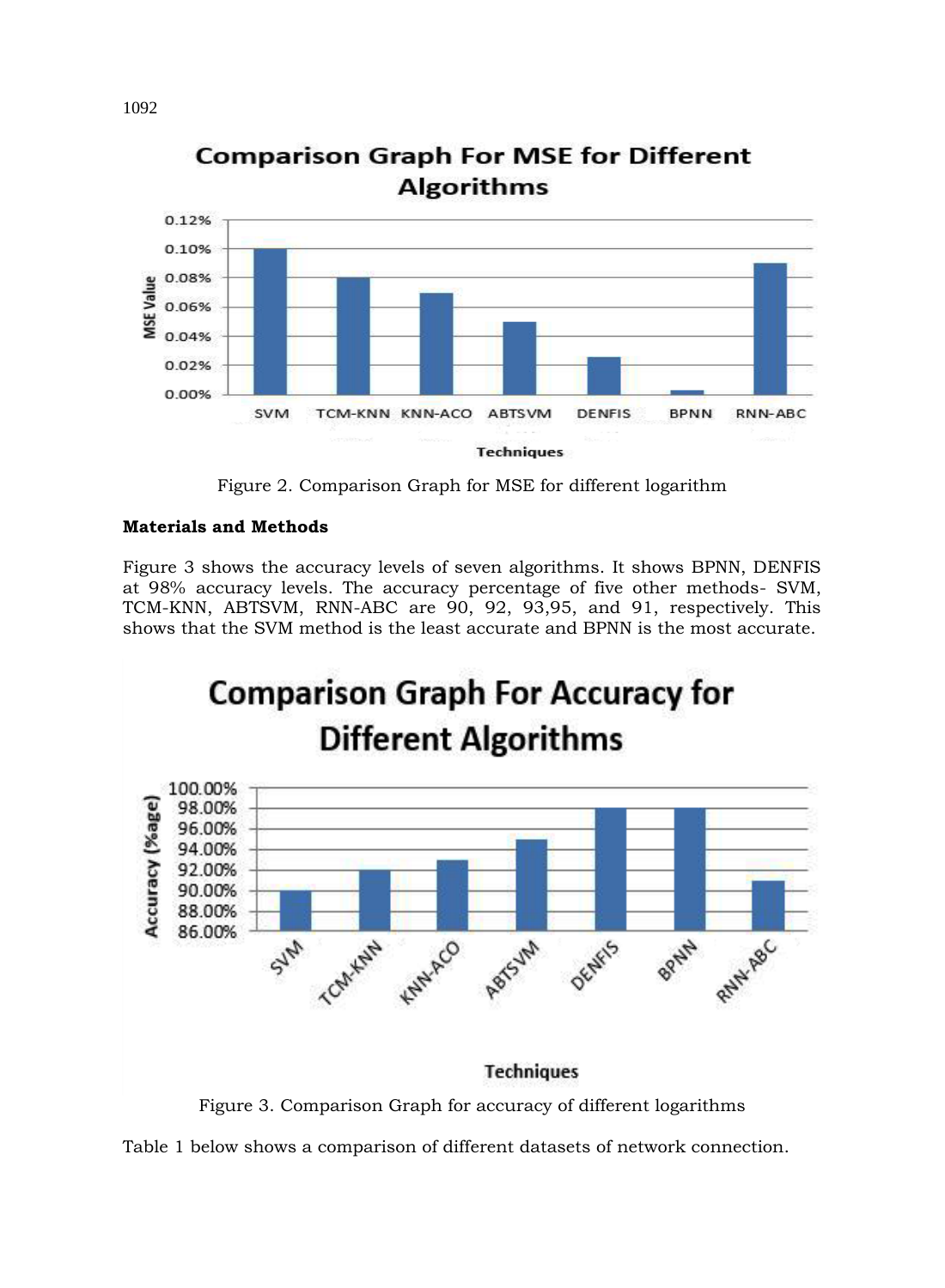| Dataset          | Realistic<br>Traffic | Label<br>data | IoT<br>traces | Zero-day<br>attacks | Full packet<br>captured | Year |
|------------------|----------------------|---------------|---------------|---------------------|-------------------------|------|
| DARPA 98         |                      |               | $\times$      | $\times$            |                         | 1998 |
| KDDCUP 99        |                      |               | $\times$      | $\times$            |                         | 1999 |
| <b>CAIDA</b>     |                      | $\times$      | $\times$      | $\times$            | ×                       | 2007 |
| NSL-KDD          |                      |               | $\times$      | $\times$            |                         | 2009 |
| <b>ISCX 2012</b> |                      |               | $\times$      | $\times$            |                         | 2012 |
| ADFA-WD          |                      |               | $\times$      |                     |                         | 2014 |
| ADFA-LD          |                      |               | $\times$      |                     |                         | 2014 |
| CICIDS2017       |                      |               | ×             |                     |                         | 2017 |
| Bot-IoT          |                      |               |               |                     |                         | 2018 |

Table 1 Comparison of different datasets

Analysis of these datasets in Table 1 reveals that all have good traffic anagement and data handling characteristics. The current review further shows that out of 11 datasets only 4 datasets: ADFA-WD, ADFA-LD, CICIDS2017, Bot-IoT reported zero-day attacks. The only BoT showed IoTtraces. Rest all the 10 datasets had negative IoT traces. Kaur and Gupta in their study reported that all the categorized and unorganized methods could assist indetecting the unspecified flow on the foundation of definite frameworks as packet flow, precision rate as well as time duration. These investigators applied Bayesian Network, Wavelets, SVM, as well as KNN for identifying D.D.O.S strikes (Canadian Institute of Cybersecurity).

Comparison of the above all datasets of network connections show BoT-IoT to be the best datasets on the chosen nine parameters: traffic, IoT, trace, day attack, and full packet capture. Table 2 shows the comparison of all seven techniques, their limitations, and findings of studies in the literature on those methods to avert DDoS attacks.

| Authors<br>Name           | Technique<br>name | Findings                                                                                                                                                                              | Limitations                                                                |
|---------------------------|-------------------|---------------------------------------------------------------------------------------------------------------------------------------------------------------------------------------|----------------------------------------------------------------------------|
| (Li and<br>Wang,<br>2017) | <b>SVM</b>        | SVM classification<br>techniques analysis shows<br>that the method's average<br>precision rate is 95.24% with<br>a limited amount of flow<br>collection.                              | Has high false alarm<br>rates to different<br>degrees.                     |
| (Li and<br>Guo,<br>2008)  | TCM KNN           | TCM for K-Nearest Neighbors<br>(TCM-KNN) was developed for<br>guided device interruption<br>discovery. They used a know-<br>how method of identifying<br>irregularities based on TCM- | The algorithm has<br>faults with the<br>detection points of an<br>anomaly. |

Table 2 Comparison of the existing techniques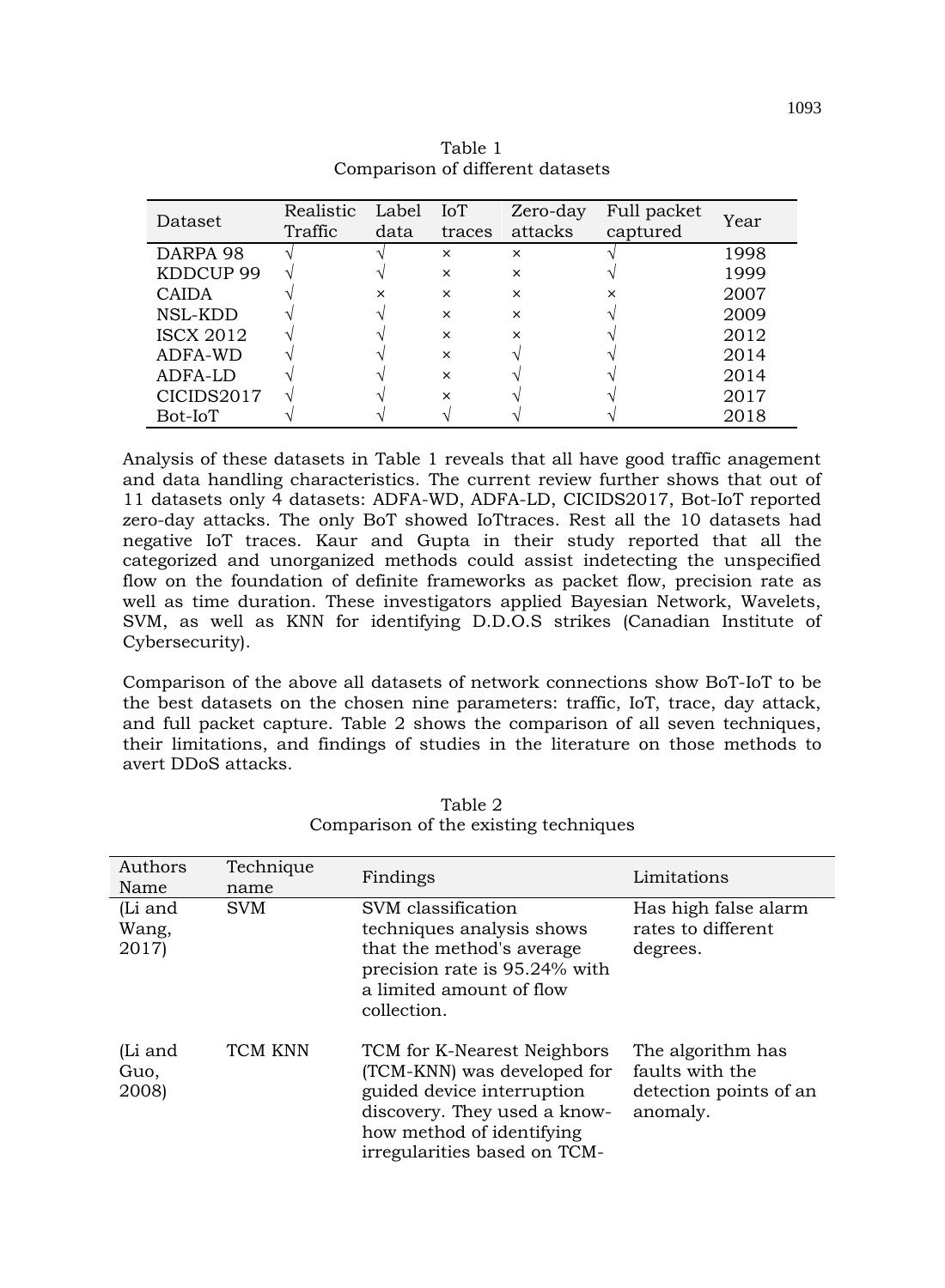|                                 |               | KNN and stressed<br>improvement on the<br>components.                                                                                                                                                                                                                                                                                                                                         |                                                                                                                                                                                                                                                                                      |
|---------------------------------|---------------|-----------------------------------------------------------------------------------------------------------------------------------------------------------------------------------------------------------------------------------------------------------------------------------------------------------------------------------------------------------------------------------------------|--------------------------------------------------------------------------------------------------------------------------------------------------------------------------------------------------------------------------------------------------------------------------------------|
| (Tavallaee)<br>et al.,<br>2009) | KNN ACO       | This paper integrates the<br>KNN algorithm with the ACO<br>(ant colony optimization)<br>algorithm; on this basis, the<br>KNN-ACO was suggested and<br>uses an ID3 algorithm<br>(decision tree) to decrease<br>features.                                                                                                                                                                       | Weak scalability, low<br>accuracy, and low<br>performance for large<br>and speedy data flows                                                                                                                                                                                         |
| (Burai P<br>et al.,<br>2014)    | <b>ABTSVM</b> | The adaptive parallel tree<br>SVM (ABSVM) classifier was<br>created in agreement with<br>the standard of SVM. This<br>paper explores<br>characterization strategies<br>(MLC, SVM) utilizing<br>highlight extraction that can<br>segregate among species and<br>clones of vitality trees.                                                                                                      |                                                                                                                                                                                                                                                                                      |
| (Saad et<br>al., 2014)          | <b>DENFIS</b> | ICMPv6 Flood Attack<br><b>Identification using DENFIS</b><br>algorithm was proposed for<br>the Detection of DOS strike<br>on IPv6 networks. The<br>suggested data showed that<br>ICMPv6 Flood Attack could<br>be detected by a low-root<br>MSE of about 0.26.                                                                                                                                 | This research aimed<br>at the flooding attacks<br>of an ICMPv6 packet<br>that is "ICMPv6 ECHO<br>challenge" from 1000<br>to 1500 pings with<br>various flood rates.<br>Therefore, it becomes<br>difficult to detect<br>attacks of DDoS and<br>DoS in other ICMPv6<br>communications. |
| (Saad, et<br>al., 2016)         | <b>BPNN</b>   | A smart ICMPv6 DDoS flood-<br>attack detection system<br>using back-neural<br>propagation ((v6IIDS)) in the<br>IPv6 network was presented.<br>In this study, the precision of<br>the proposed v6IIDS System<br>was also discussed and<br>analyzed. The results showed<br>that ICMPv6 DDoS flood<br>spasms at a finding precision<br>of 98.3% could be detected<br>within the proposed system. | The authors used the<br>same dataset as in his<br>previous research that<br>included only one<br>attack, which is the<br>overflowing of<br>messages from the<br>"ICMPv6 ECHO Order"<br>and the training<br>models from these<br>works.                                               |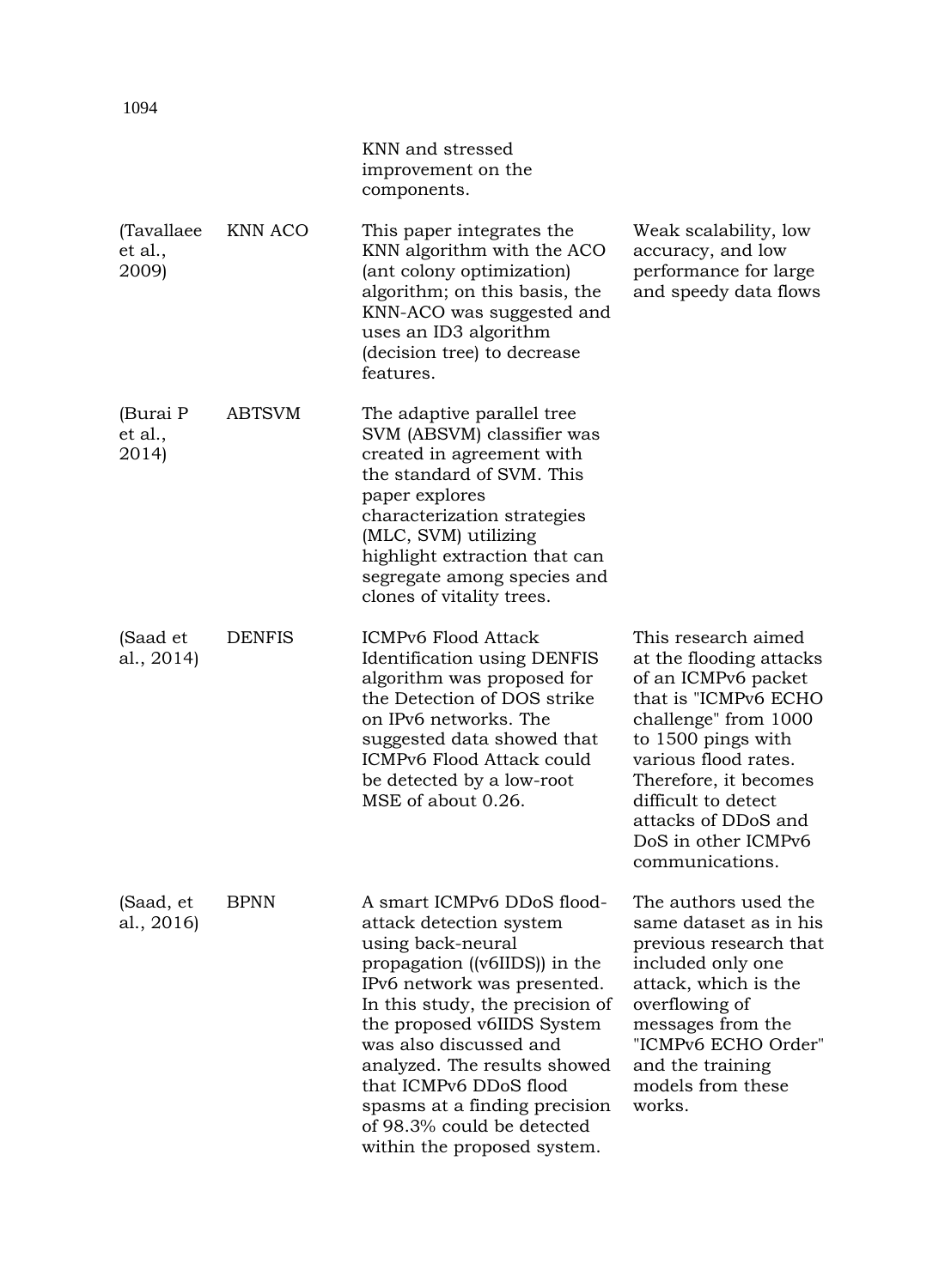| (Qureshi<br>et al.,<br>2020) | RNN-ABC | The algorithm of Artificial<br>Bee Colony (ABC) was used<br>to shape the device based on<br>the Random Neural Network<br>(RNNABC). The device<br>proposed was trained and<br>checked for unseen data on<br>the NSL-KDD Train+.<br>Experimental findings<br>showed that new attacks<br>with a precision of 91.65<br>percent can be effective with<br>swarm intelligence and RNN. | The approach must<br>also be strengthened<br>and the training time.<br>for the neural network<br>model reduced. |
|------------------------------|---------|---------------------------------------------------------------------------------------------------------------------------------------------------------------------------------------------------------------------------------------------------------------------------------------------------------------------------------------------------------------------------------|-----------------------------------------------------------------------------------------------------------------|
|------------------------------|---------|---------------------------------------------------------------------------------------------------------------------------------------------------------------------------------------------------------------------------------------------------------------------------------------------------------------------------------------------------------------------------------|-----------------------------------------------------------------------------------------------------------------|

## **Review of methods in Table 2 shows that these methods have the following disadvantages**

RNN-ABC takes more time that needs to be reduced.

KNN-ACO method suffers from weak scalability, has low accuracy, and shows low performance for large and speedy data flows.

SVM shows high false alarm rates to different degrees.

Furthermore, SVM shows a precision rate of 95.24 percent against 98.30 percent demonstrated by BPNN. From this table we can conclude that out of the above methods, BPNN appears most accurate method.

The study of DDoS spasms and numerous detection methods to identify these attacks requires in-depth analysis. Also, since SDN is a recent subject, more research on its safety issues is not yet available. Several studies have highlighted the vulnerability of an SDN controller to DDoS attacks and proposed policing packets for the controller (Yan et al., 2015; Ankali and Ashok 2011).

Some of the studies are reviewed here. Data mining (DM) as well as Machine learning (ML) approaches are developed and hit immensely for identifying detection. Suresh and Anitha assessed several ML algorithms for DDoS attacks (Suresh and Anitha,2010).

After the emergence of SDN, various methods to models the attack actions based on the SDN controller in a deep learning algorithm have developed. However, current approaches, like the neural network algorithm, have some issues in their delivery of proper outcomes. In this study, we constructed the SDN environment via the mininet and lighting fixture simulation platform, extracted six-fold feature values by switch flow table, and then built DDoS spasm pattern through the combination of SVM classification techniques (Ye et al., 2018). The analysis showed that the proposed method's average precision rate was 95.24%, with a limited flow collection. This proposed work on detecting DDoS attacks in SDN is of good value.

The Support Vector Machine (SVM) is an popular data mining method. SVM techniques reveal the inadequacy of previous knowledge for the detection of anomalies (Li and Wang, 2017). The accuracy of classification is fine, but together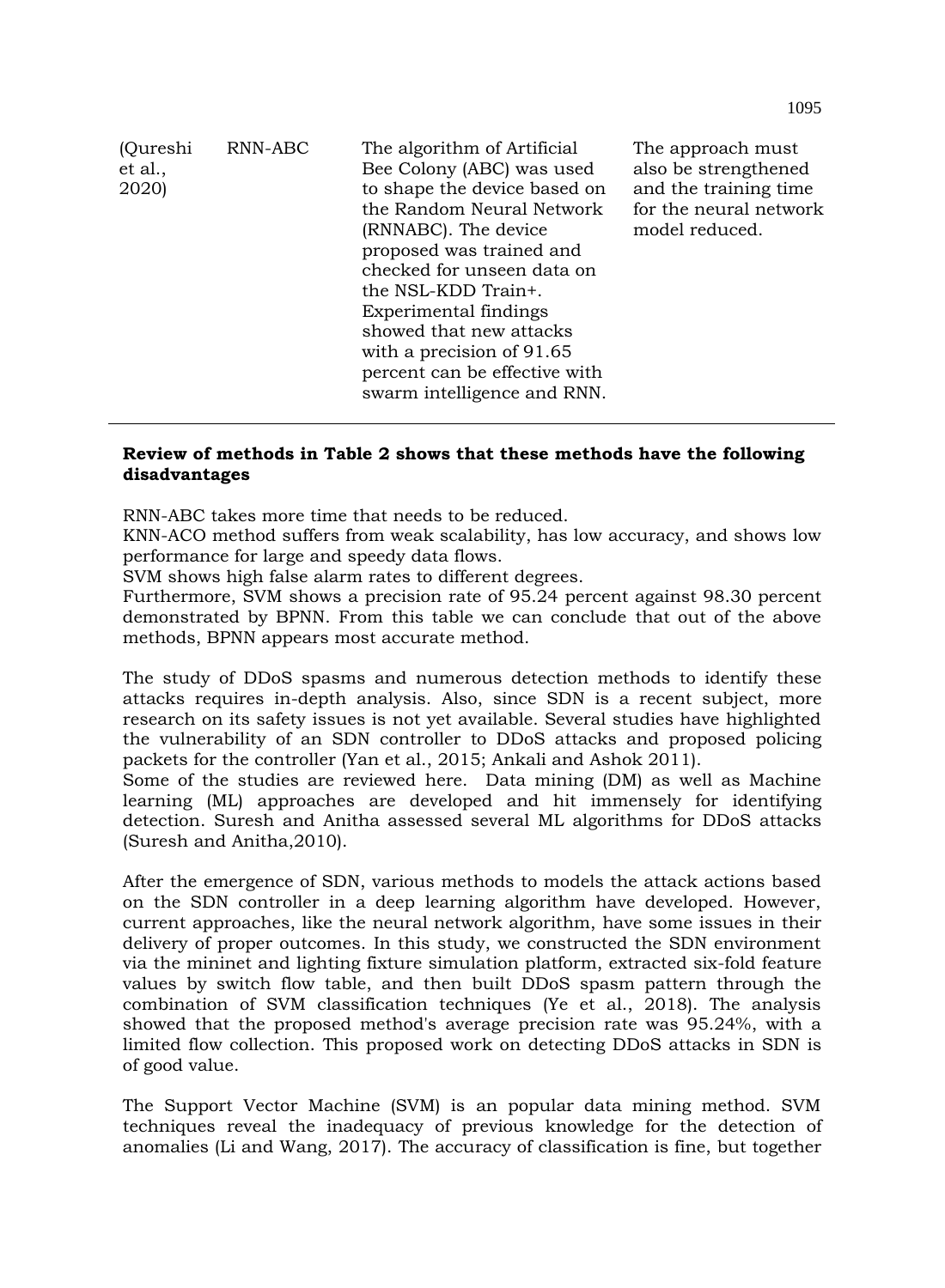SVM and neural networks demonstrated high false alarm rates (FAR) to different degrees.

The KNN algorithm (k-Nearest Neighbor) is another popular common data mining anomaly detection technique (Burai et al., 2014). This is popularly used as it is an advanced theory, relatively cheap retraining, high accuracy, and high real-time performance, and also adds to incremental learning.

Li and Guo in their study introduced the TCM-KNN algorithm and the collection and optimized weighting process for functions (Li and Guo, 2008). The original algorithm based on the KNN algorithm's closest neighbor principle analyses the anomalies among detection points and regular workouts by determining p values to identify the recognition points.

In TCM for K-Nearest Neighbors (TCM-KNN) was developed for guided device interruption discovery(Li and Guo, 2008). This study used a know-how method of identifying irregularities based on the TCM-KNN method and stressed improvement on the components. It used the weight system to enhance TCM-KNN as an effective lightweight and online specification recognition procedure to cut device costs and increase its position execution. Commitment and highlighting of weight systems were included. An advance in analyses using remarkable interruption discovery data set KDD Cup 1999 demonstrates suitability of the projected technique.

Before development of the TCM-KNN, an enhanced KNN-ACO idea was further evolved for interruption recognizable evidence through the use of KDDCUP'99 (Tavallaee et al., 2008). Jaiswal et al. (2016) integrated the KNN algorithm with the ant colony optimization (ACO) algorithmand suggested that KNN-ACO uses an Iterative Dichotomiser 3 (ID3) algorithm (decision tree) to reduces the number of anomalous features. The algorithm was verified by conducting tests on the KDD CUP99 data sets in order to determine greater precision in the attack detection. Though having anomaly flow in conventional networks, these detection processes have a specific SDN security safety reference value, weak scalability, low accuracy, and poor performance for large and speedy data flow. Hence, SDNbased irregular detection has gradually become an evaluative subject in past years.

Ye et al. established a parallel adaptive tree adaptive boosting SVM (ABSVM) classification in compliance with the SVM method (Ye et al., 2018) and examined the characterization techniques that highlight extraction to separate vitality trees from animal species and clones, such as the support vector machines (SVM) as well as maximum likelihood classifier (MLC). Because of the location confines, the analyzed trees show comparable features. Based on the SVM guideline, an SVM tree paired classifier was defined using the plane characteristics of selected classes. The flexible SVM (ABSVM) double tree provided more detailed results than those after applying the multi-class SVM strategy. This research links the techniques used to support vector machines (SVM) to evaluate plant species or clones.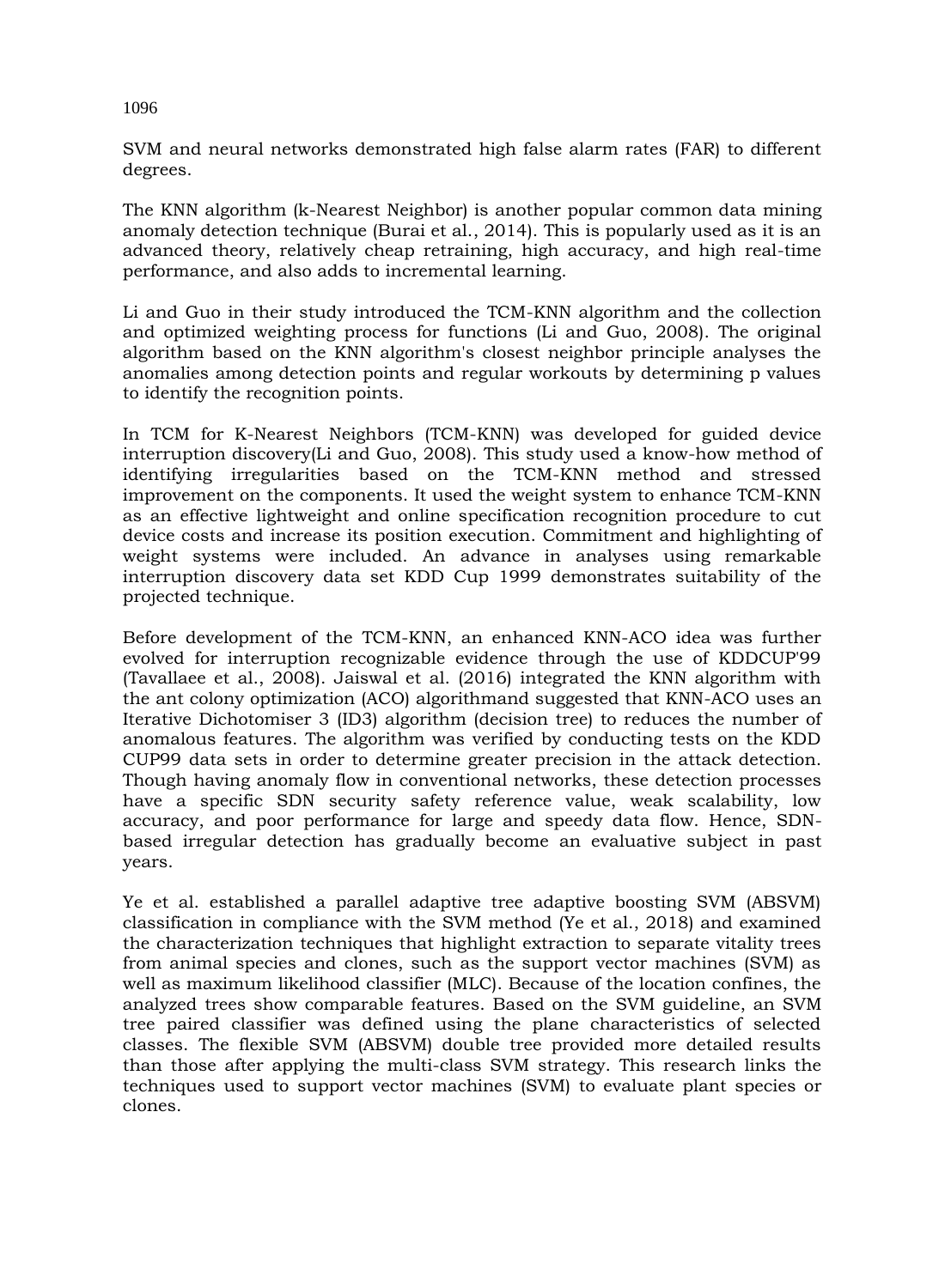Internet Control Message Protocol version6 (I.C.M.Pv6) Flood Attack Identification using the active neural-fuzzy inference system (D.E.NF.IS) algorithm was proposed to detect DOS attacks on IPv6 networks, as presented in a previous study ( Saad et al., 2014). The authors created an application called C # to dispatch flood attack packets ICMPv6. Various attack rates were produced for flood packets, from 1000 to 1500 pings, and for each ICMPv6 packet, the usual traffic packets are calculated by various ping rate as 10 to 15 pings. The dataset includes 2000 data collected and divided into 2 sets. The proposed data showed that a low-root MSE of about 0.26 could detect an ICMPv6 Flood Attack.

This study aimed at the flooding spasms of an ICMPv6 packet that is "ICMPv6 ECHO challenge" from 1000 to 1500 pings with various flood rates. Therefore, as the attacks are not included in this study, it could not detect DDoS and DoS attacks in other ICMPv6 communication systems.

Saad et al. presented a smart ICMPv6 DDoS flood-strike assessment system using back-neural propagation (v6IIDS) in the IPv6 network (Saad et al., 2016). Herein, they discussed and analyzed the precision of the proposed v6IIDS System. By applying real data sets acquired by National Advanced IPv6 Center (NAv6) facility, usefulness of ICMPv6 DDoS flooding-attack discern setup utilising backpropagation neural network (V6IIDS) system was shown. The traffic of data sets was focused on a testbed environment established on certain input limits used to create a new data set. It was revealed that ICMPv6 DDoS flood strikes at a perceived rate of 98.3% could be detected within the proposed system. However, the authors' data set included only one attack: the overflowing of messages from the "ICMPv6 ECHO Order" and the training models from these works.

Larijani et al. suggested a technique to secure sensitive information and identify new cyber-attacks on an anomaly-based intrusion(Larijani et al., 2019)and employed Artificial Bee Colony (ABC) algorithm to shape the device based on the Random Neural Network- artificial bee colony (RNNABC). The device proposed was checked for any suspicious and unseen data on the NSL-KDD Train+. Experimental findings revealed that new attacks with a precision of 91.65 percent could be effective with swarm intelligence and recurrent neural network (RNN). However, it is suggested to strengthen the approach and reduce the training time for the neural network model.

Table 2 shows the above-reviewed techniques combined with their findings and limitations. The performance of these techniques is further analyzed, and their effects are analyzed to indicate the usefulness of the method. The performance analysis is discussed in the next section.

## **Different Techniques for DDoS detection**

There are several methodologies and techniques for DDoS detection. In this section, we elaborate on them correlating with SDN as well and make a comparative study. Well-known ML techniques for detecting DDoS attacks are an Support Vector Machine (SVM), artificial neural network (ANN), Decision Tree, Fuzzy Logic, Evolutionary Algorithm, Marine Bayes, and clustering algorithms.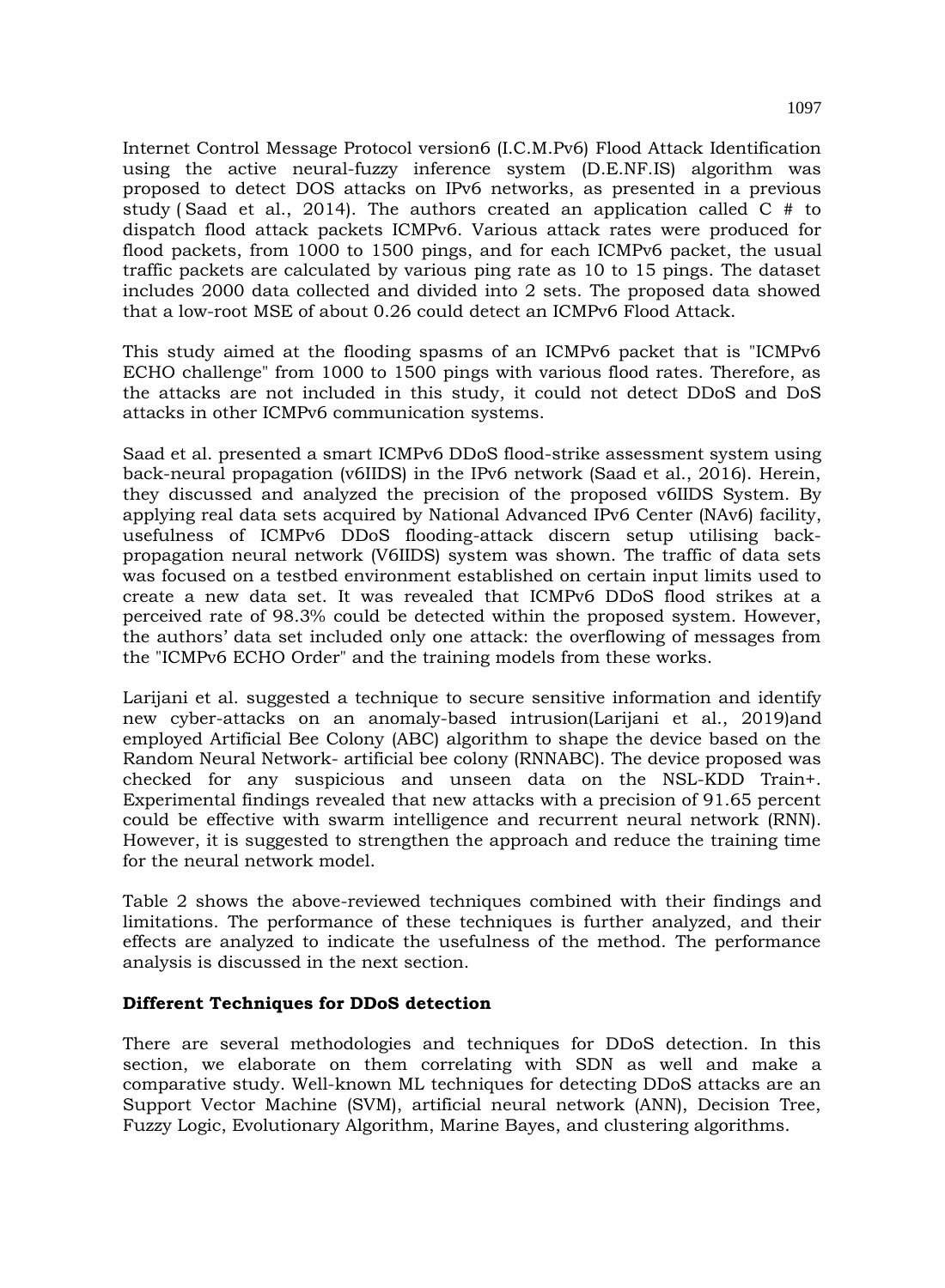Different studies have reviewed the above techniques. One study reported that a meld type of SVM and Fuzzy logic resulted in superior intrusion perceiving perfection and an improved SVM with firefly algorithm with FPR of 8.6% and FNR (false negative rate) of 2.2% yielded optimum outcomes (Shah and Issac, 2018; Kabanda, 2020).

A Bayesian Network model constructed using supportive artificial intelligence techniques such as autonomous robotic vehicles, machine learning techniques, Random Forests, Artificial Neural Networks (ANN), Decision Tree C4.5 and Support Vector Machines and fuzzy logic has proven one of the effective machine learning algorithms. In some mobile cognitive radio networks, a malevolent primary user emulation (PUE) may attempt to copy main user signal for making mental network released used channel, resulting in rejection of service. In such a situation, a support vector machine (SVM) method, that differentiates receiving signal uses SNR and Rényi entropy of an energy signal like an input to SVM to distinguish between a main or malevolent primary user emulation signal., has proved effective method (Cadena et al., 2020).

Fuzzy c-means groping provides superior precession in the detection of the strikes. IDSs are popularly used in a wireless sensor network (WSN) for safeguarding the network from insider strikes by applying a definite trust-based method. Malicious nodes initiate strikes in the category of the maximal harm model can be easily identified. Hackers can resort to other spasms like passive message fingerprint attacks (Li et.al.,2016).

CAIDA: This dataset type of DOS attack impedes ongoing traffic of an identified network by over-powering the latter with enormous network packets and thereby disrupting the traffic to arrive at the requisite place (Hick et al., 2020). During participation in finding performance, the area of every SDN is needed for providing a huge chunk of real traffic data, by which private evidence might be disclosed(Zhu et al., 2018). A DDoS attack can be easily revealed by the SDN because of its central based monitoring ability and network accessibility. Sahoo et al. concluded as information distance metric could efficiently evaluate DDoS traffic concerning other metrics at advanced precession (Sahoo et al., 2017).

Despite numerous solutions available, DDoS attacks are increasing in their frequency, volume, and severity gradually, throwing a spanner to network security specialists to address current overwhelming dangers. Software-defined networking (SDN) has acquired a lot of friction from several analysts concerning its ability to direct the burgeoning requirements of present data stations (Bawany et al., 2017). Software-Defined Networking focuses on the function of the software to monitor networks. There are multiple mechanisms by which SDNs identify specific types of strike such as DDoS by enhanced features, better legacy network, more error detection percentage (AlEroud and Alsmadi, 2017).

Undoubtedly, Software Defined Networking (SDN) assists in making the network agile, flexible, and programmable. Its centralized control plan monitors the entire network. Distributed Denial of Service (DDoS), very well-known cyber strike leads to emptying of the system holdings, thereby making the system not available to serve authorized activities (Karan et al., 2018). SDNs in combination with cloud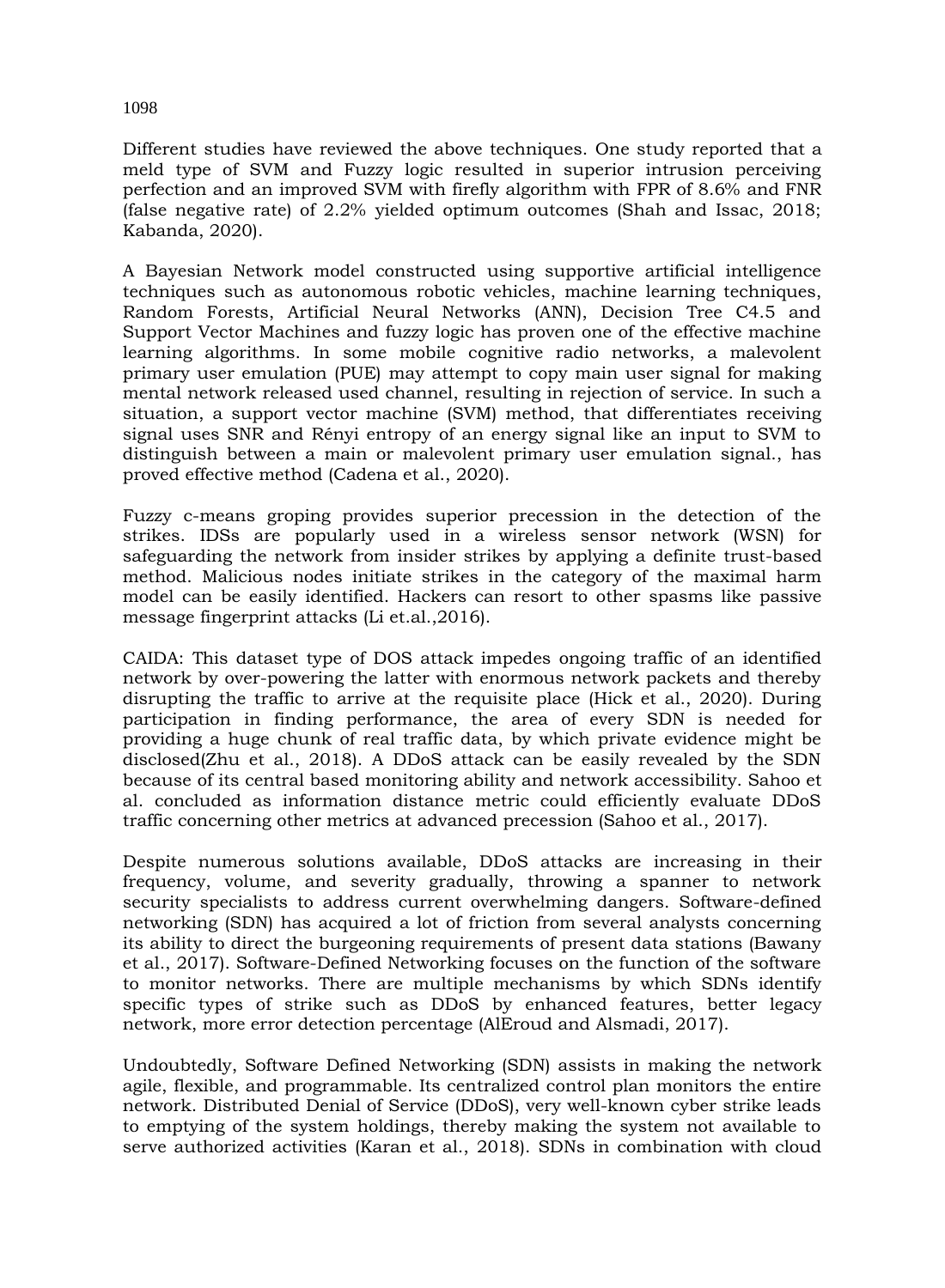computing have also proven effective in tackling DDoS attacks, though the latter has emerged to become a better severe strike into the SDN-Cloud (Misra et al., 2021).

Open flow is most standard SDN methods that facilitates communication among the controller and the switches, but its dynamism poses several security challenges such as spoofing attacks, scanning, DoS attacks (Li et al., 2016). In DDoS attacks, SDN may face anomalies and intrusions. Major SDN anomaly detection mechanisms have been categorized in several schemes: flow counting, information-based, entropy-based, hybrid scheme, and deep learning (Jafarian et al., 2021).

Software-Defined Networks (SDN) makes the network design easier and offers a stage for network application growth in a configurable way and is employed in different topologies so that the new network design can have more capable configuration, improved performance, and better flexibility (Krishnan and Oliver, 2019). Singh and Bhandari reported as an new-flow-based DDoS spasm shows a crucial security predisposition to confiscate and take hold of the rare resource of data plane as well as control plane in SDN network (Singh and Bhandari, 2020). Another study stated that reviewed circulated denial-of-service (DDoS) spasms detecting in SDN networks by using three datasets (e.g., UNB-ISCX, CTU-13, and ISOT) and by applying a specific static threshold method can enhance accuracy in detecting DDoS spasms in the software-defined network (Dehkordi et al., 2021). Table 4 shows the accuracy levels of all seven methods. It shows BPNN to be the most accurate (98%) against SVM, the least accurate method (90%).

| Technique      | Accuracy (%age) |
|----------------|-----------------|
| <b>SVM</b>     | 90%             |
| <b>TCM-KNN</b> | 92%             |
| KNN-ACO        | 93%             |
| <b>ABTSVM</b>  | 95%             |
| <b>DENFIS</b>  | 98%             |
| <b>BPNN</b>    | 98%             |
| RNN-ABC        | 91%             |

Table 3 Accuracy for different techniques

Dynamic evolving neural fuzzy inference system (DENFES): Noori et al. in their study on the DENFES method in optical fiber transmission concluded that nonlinear DENFIS equalization scheme could better the established distorted signal from a mode division multiplexer (MDM) with improvised precision as compared to earlier linear equalization schemes like recursive‐least‐square (RLS) algorithm(Noori et al., 2019). This finding strengthened the findings in the current review whereas as above in Tables 2, 3 and 4, the DENFES method shows one of the highest (98%) accuracy rates. This shows that in our review, DENFES and Backpropagation neural network (BPNN) rank among the best methods to counter distributed denial-of-service attack with both having about 98% precision level.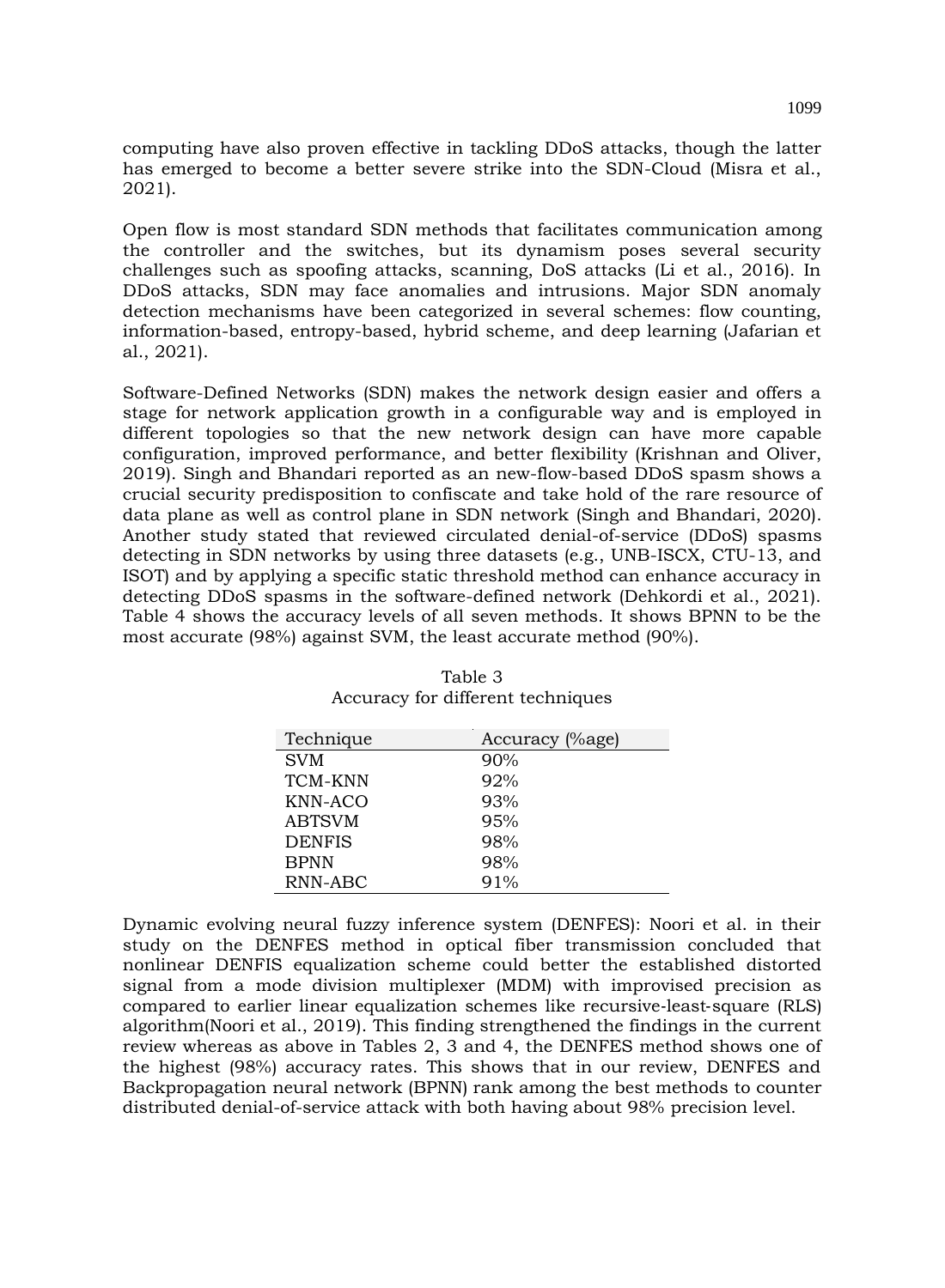| Technique      | MSE       |
|----------------|-----------|
| <b>SVM</b>     | 0.10      |
| <b>TCM-KNN</b> | 0.08      |
| KNN-ACO        | 0.07      |
| <b>ABTSVM</b>  | 0.05      |
| <b>DENFIS</b>  | 0.026     |
| <b>BPNN</b>    | 0.0030683 |
| RNN-ABC        | 0.09      |

Table 4 Validation Error (MSE) for different techniques

Backpropagation neural network (BPNN): Liu stated that the network controller employs the PSO-back spread neural network to identify if a dispersed denial-ofservice spasm occurs by additional extracting the flow features of the abnormal switch in the network (Liu et al., 2019).

Wang et al., in their study, mentioned the defend scheme (SGS) for defending the control plane against the spread rejection of service spasms and argued that key feature of SGS is the use of multi-controller in the control plane via gathering. They categorized the SGS steps into two parts: anomaly traffic recognition and controller dynamic defense (Wang et al., 2019). This study shows that using welldesigned methods for considering all parameters we can have efficient mechanisms to defend in opposition to distributed denial of service attack along with can also achieve superior high detection accuracy on par with excellent network resource utilization.

## **Discussion**

Our research shows that Software-Defined Network (SDN) is cost-effective and along with being a flexible tool. Nowadays, DDoS is among the highly risky strikes and warnings to SDN. Traffic volumetric, traffic entropical, and traffic flow analysis techniques are commonly used to address the challenge of increasing and more disruptive spread rejection of service spasms in SDN (Arivudainambi et al., 2019). Software-Defined Networks has occupied the role of a future communication network architecture that had bright scope in decoupling network control and forwarding certain characteristics including central control and programmability to counter the dangerous combat against a spread denial-ofservice attack (Luo et al., 2015).

Comparative evaluation of different methods reviewed in this paper makes it clear that despite its becoming a very instrumental tool to counter hackers, attackers, and other malicious agents, systems, and entities, Software-Defined Network has itself faced persistent onslaughts from Distributed Denial-of-Service attacks, this occurs primarily due to the reason that all SDN layers have some inherent vulnerabilities to the robustattacks. In a distributed denial-of-service attack the maximum attractive and easy attack is the logically centralized controller of a software-defined network (Sahoo et al., 2018). Therefore, it becomes very important to develop the fastest and most accurate possible detection model to identify and thwart the control layer attack traffics at an initial phase itself.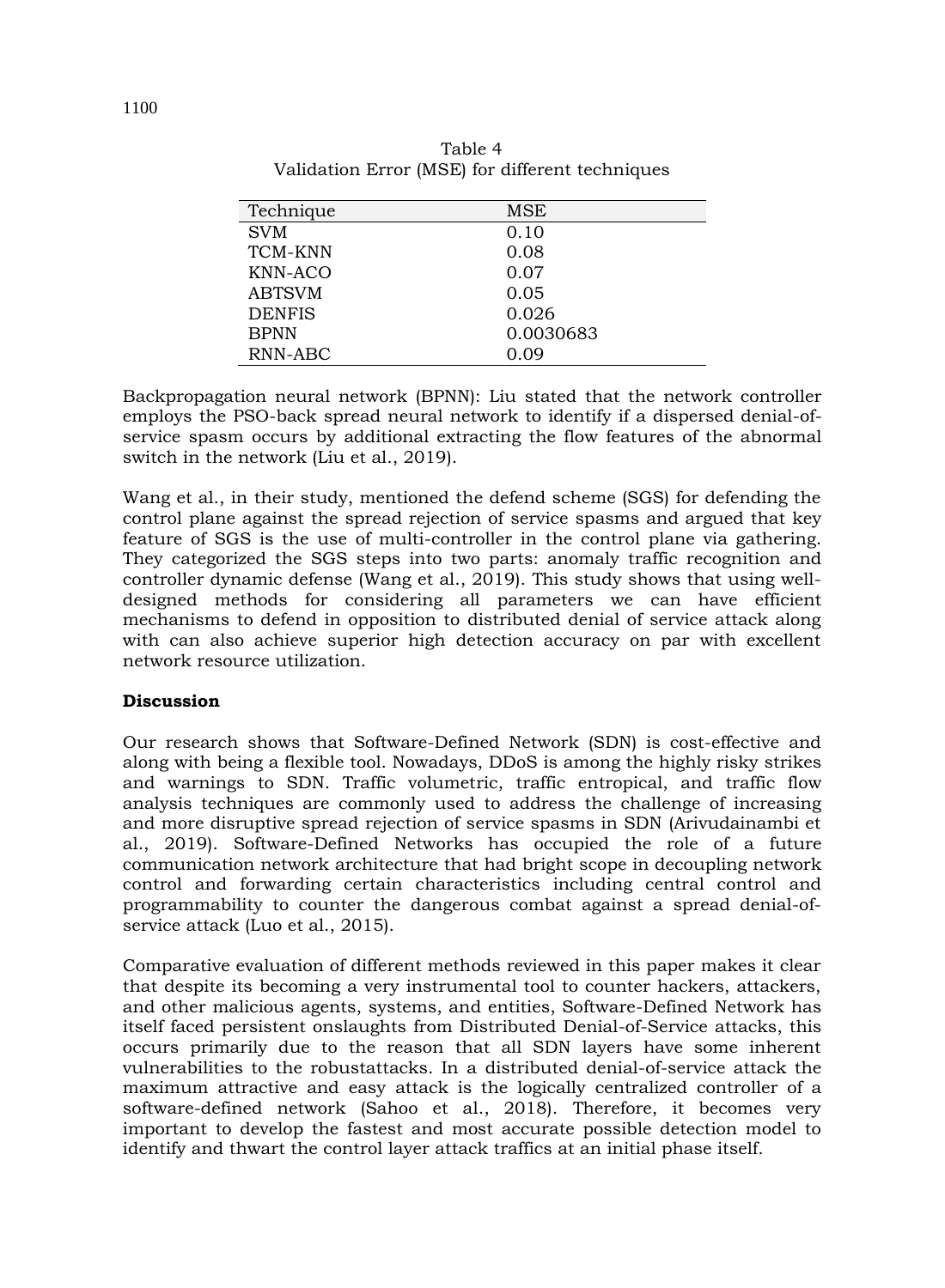Interestingly, despite software-defined networking bringing a lot of profits through decoupling the control plane from the data plane, a conflicting association among software-defined networking and distributed denial-of-service attacks has been established (Yan and Yu, 2015). The inherent abilities of software-defined networking enable it to feasibly detect and take quick action against any distributed denial of service attack. Conversely, the separation of the control plane from the data plane of SDN generates fresh strikes. Therefore, SDN can also be a prey of DDoS strikes.

Wang et al. proposed an entropy-based lightweight DDoS flooding spasm recognition model running in the OF edge switch. This model realized a distributed anomaly detection in SDN and decreased the flow gathering overload to the controller in a software-defined network (Wang et al., 2015). This model has the advantage of an elaborate algorithm and having a low calculation overload that can be feasibly used in programmable switch, as in the case of Open vSwitch and NetFPGA.

Efforts are underway to continuously improve the systems, software, techniques, methods, and various models to offer a full-proof and robust technique to thwart any sort of distributed denial of service attacks around the world. Sood constructed a queueing theory-based optimization framework in a distributed software-defined network architecture that offered the advantage of QoSguaranteed flow-balancing in pro-active operations of software-defined network controllers.

As reviewed in the previous section, the techniques presented in few studies (Jaiswal et al., 2016;Li and Guo, 2008; Tavallaee et al., 2009;Larijani et al., 2009; Saad et al.,2016) have shown efficient results but they suffer from some disadvantages. Now, the results-oriented performance analysis of these techniques is performed. We have used the following metrics to evaluate the techniques, including classification Accuracy Mall et al, 2019; Mall and Singh, 2022 and mean squared error (MSE). These parameters are illustrated as under:

*Accuracy* (TP TN) / N ………………………………….(1)

In this equation, TP and TN denote True Positive and True Negative rates, respectively; N represents the number of cases. Here, the TP Accuracy of various classifiers is being compared. Kernels used for SVM are Binary Radical Basis Function kernels that were changed into a multi-class classifier wherein various attacks depict the class. These attacks have been detected by the representation of class by specifying the elapsed time used for detection. The accuracy of the model is classified as ratio negatives divided by the total number of cases. Mean Square Error (MSE):

 $(n)\vert\vert^2$ *Where,*  $e_{\min}(n) = r(n) - y_i(n)$  $E_{\scriptscriptstyle{MSE}} = E\Big[\big|e_{\scriptscriptstyle{\min}}\big(n\big)\big|\Big]^2$ 

Where e\_min is the minimum MSE based on the normal output and desired output r(n).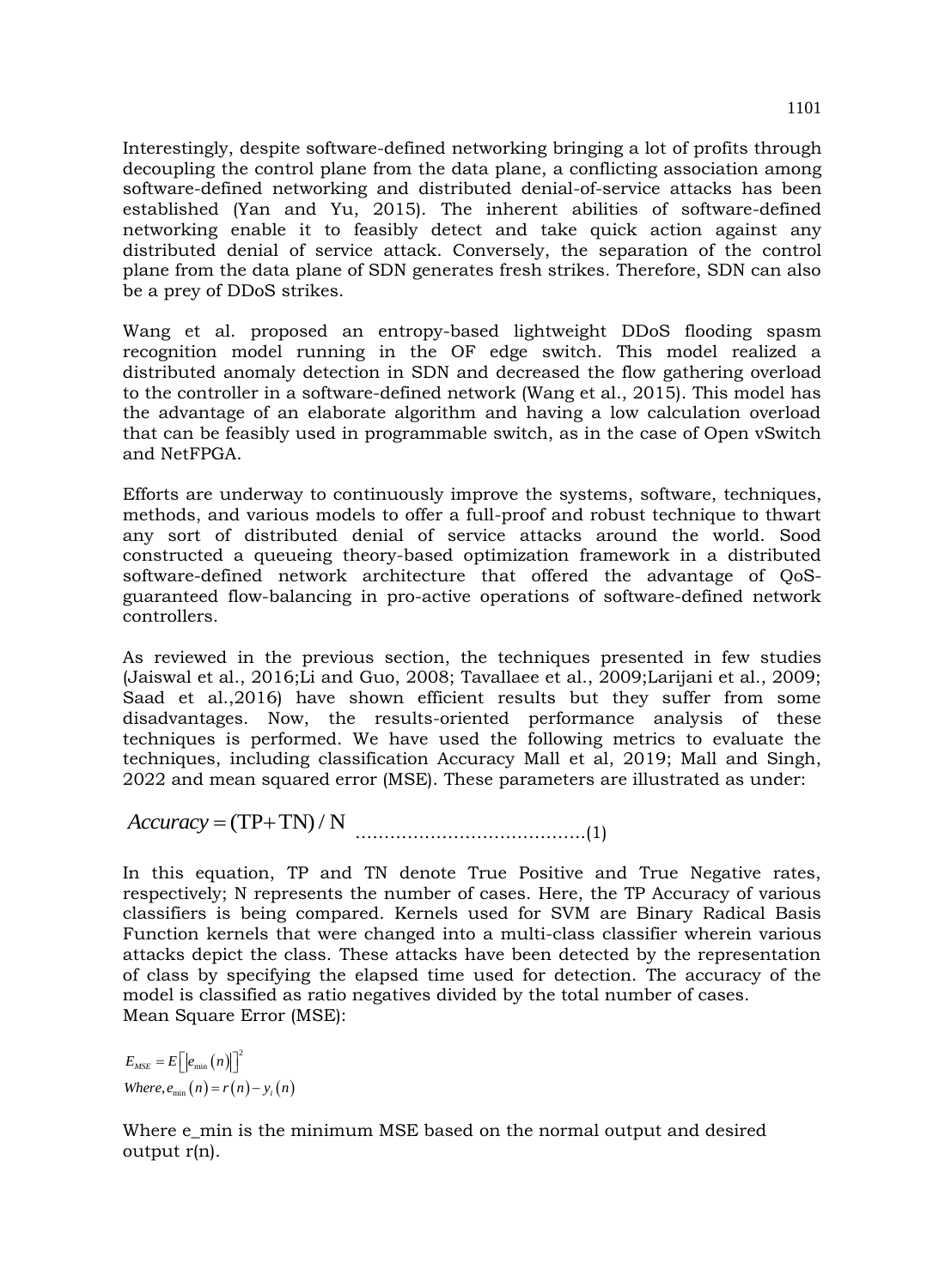For the analysis part TCM KNN, KNN ACO, ABSTVM SVM, DENFIS, BPNN, and RNN-ABC are considered. Mean Squared Error and Accuracy are considered a parameter for evaluation, as shown in Table 3 and Table 4, respectively. The graph shows that DENFIS and BPNN have the lowest MSE value among the considered techniques, followed by ABSTVM, KNN-ACO, TCM-KNN, RNN-ABC, and SVM. These values thus imply that among different techniques, SVM has the highest validation error (0.10) and DENFIS has the least validation error (0.026). And thus, the least validation error results in high accuracy. The corresponding values for different classifiers are presented in Table 3.

SVM shows a higher validation error than other algorithms because most of these algorithms are tested on a very small subset of the KDD dataset. The larger the value of the data record is, the more accurate the data logarithm is, resulting in an implementation of this algorithm on a larger data set Narayan and Daniel, 2021; Narayan and Daniel, 2021; Narayan and Daniel, 2021; Narayan and Daniel, 2022; Table 4 exhibits the corresponding values for the different classifiers.

Thus, a technique is required that can give a better accuracy rate at large data set compared to all other approaches. Based on the results, the conclusion is drawn to have better accuracy. Future work can be done on combining a good portion of the algorithm. The integration of techniques can be done to give us consistent results and better accuracy in the larger dataset. Also, it was seen that most of current identification techniques are poor in real-time. The presented techniques also provide results only for a small footprint of the dataset, leading to over-fitting the classifier. Thus, a technique is required to provide a way to avoid over-fitting. Thus, these aspects consider combining different efficient robust techniques such as a technique with eager learning algorithms and that deal much better with the training data, especially SVM.

In a nutshell, we would like to highlight that so far under all attack parameters and conditions in a DDoS no method in any country has proven entirely successful. Each has its pros and cons, advantages and disadvantages. BPNL and DENFES have comparatively shown greater accuracy levels. There is a need to develop a hybrid method or that is robust for which several organizations, countries, and leading academia should join hands.

## **Conclusions**

Overall, in the current paper, several popular techniques for identifying DDoS spasms in the SDN network are analyzed. They include TCM-KNN, KNN-ACO, ABTSVM, SVM, DENFIS, BPNN, and RNN-ABC. On analyzing the findings of these techniques, the limitations of these various techniques are also revealed and have been documented above. Besides, the presentation of these techniques is inspected with respect to different parameters such as MSE, precision.

In addition, the results showed that DENFIS, BPNN has the highest accuracy, and SVM has the lowest one. However, the variant of SVM such as ABTSVM provided higher accuracy than that by SVM and KNN variant techniques (TCM-KNN and KNN-ACO). Therefore, it implies that using the variant of SVM with some other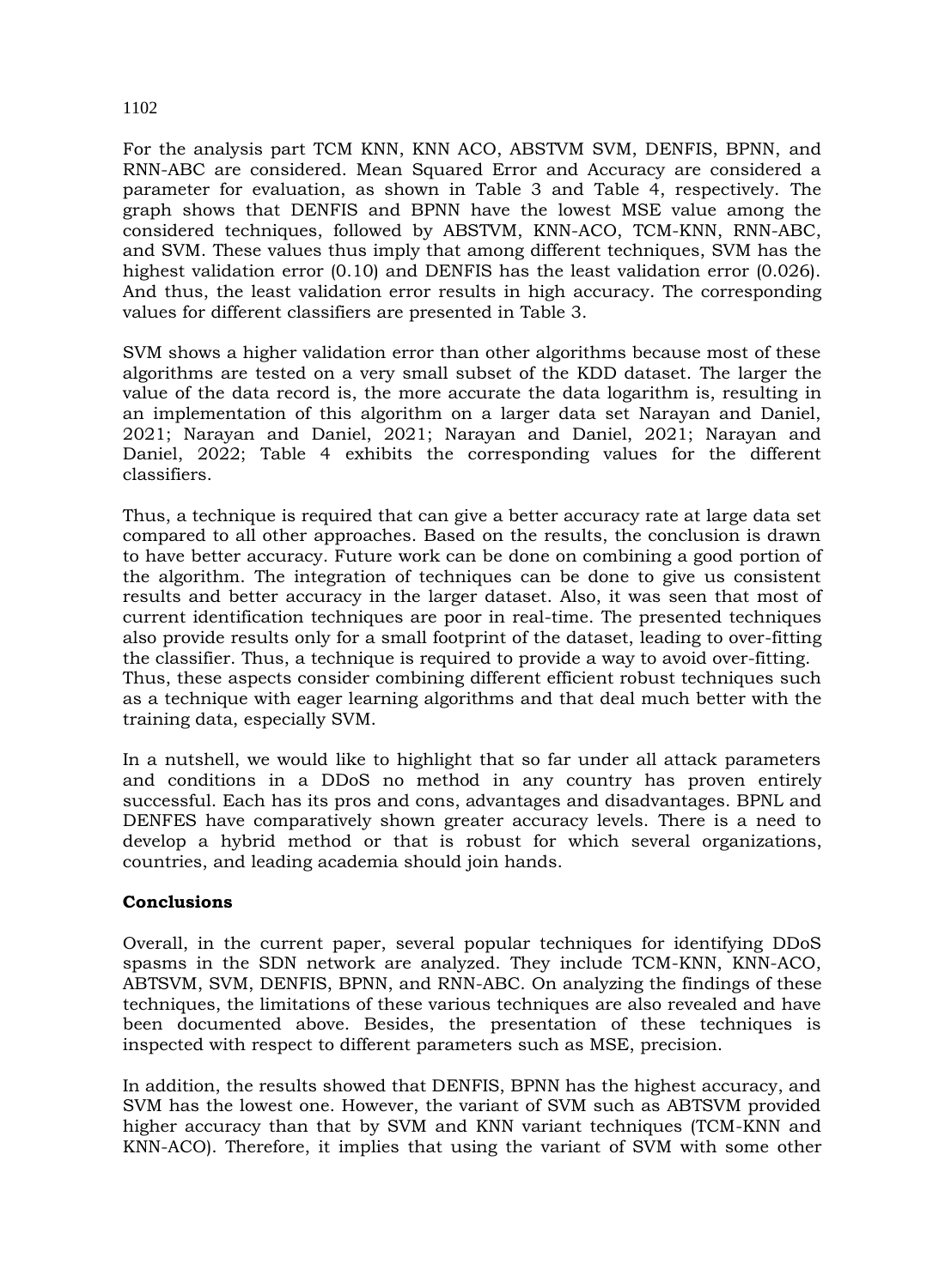techniques can further enhance the accuracy rate of the system and lower the MSE. Therefore, there is a scope of modification in the existing works that can enhance the system performance even at large data sets. By considering this, for future work, a new effective classifier is to be designed using a hybrid approach of TCM and SVM that will decrease the error rate, providing less attack in softwaredefined networks. However, there are some shortcomings with this algorithm, which involves a decision based on the relative variance if an abnormal point serves as a boundary between usual and abnormal points. The detection points must be further strengthened since the algorithm has faults with the detection points of the anomaly.

Overall, the authors would like to highlight that SVM methods need to further finetuned on account of their low accuracy levels. Considering the challenge of DDoS and daily new attacking techniques and advanced software being used by attackers, SDN needs to constantly on a real-time basis must anticipate the attacks through different warming signals and DDoS attacks can be better countered as early as possible they are detected and required security measures are initiated.

The authors of this exhaustive rich study are optimistic to develop in future robust methods to identify and mitigate the most dreaded DDoS attacks. Furthermore, it is hoped that this study will go a long way in giving much-needed direction on appropriate modeling and devising methods and techniques to counter DDoS. This paper will contribute to existing literature and will enrich the researchers, scientists, professionals, and network security specialists in India, the USA, and other leading IT superpowers to devise more robust methods and techniques in the years ahead.

### **References**

- AlEroud, A., Alsmadi, I. (2017) 'Identifying cyber-attacks on software-defined networks: An inference-based intrusion detection approach', *Journal Network Computer Application*, Vol. 80, pp. 152-164. https://doi.org/10.1016/j.jnca.2016.12.024.
- Ankali S.B., Ashoka D.V. (2011) 'Detection architecture of application-layer DDoS attack for the internet', *International Journal Adventure Network Application*, Vol. 3, No.1, 2011, pp. 984-990.
- Arivudainambi, D., KA, V.K. and Chakkaravarthy, S.S., (2019) 'LION IDS: A metaheuristics approach to detect DDoS attacks against software-defined networks,' *Neural Computing and Applications*, Vol.31, No.5, pp.1491-1501. doi:10.1007/s00521-018-3383-3387.
- Bawany, N. Z., Shamsi, J. A., Salah, K. (2017) 'DDoS attack detection and mitigation using SDN: methods, practices, and solutions. *Arabian Journal Science Engineering*, Vol.42, No.2, 425-441. https://doi.org/10.1007/s13369- 017-2414-5.
- Benzekki, K., El Fergougui, A. and ElbelrhitiElalaoui, A.(2016) 'Software‐defined networking (SDN): a survey. *Security and communication networks*, Vol. 9, No.18, pp.5803-5833.https://doi.org/10.1002/sec.1737.
- Bhuyan, M.H., Bhattacharyya,D.K. and Kalita, J.K. (2013) 'Network anomaly detection: methods, systems, and tools,' *IEEE Communications Surveys &*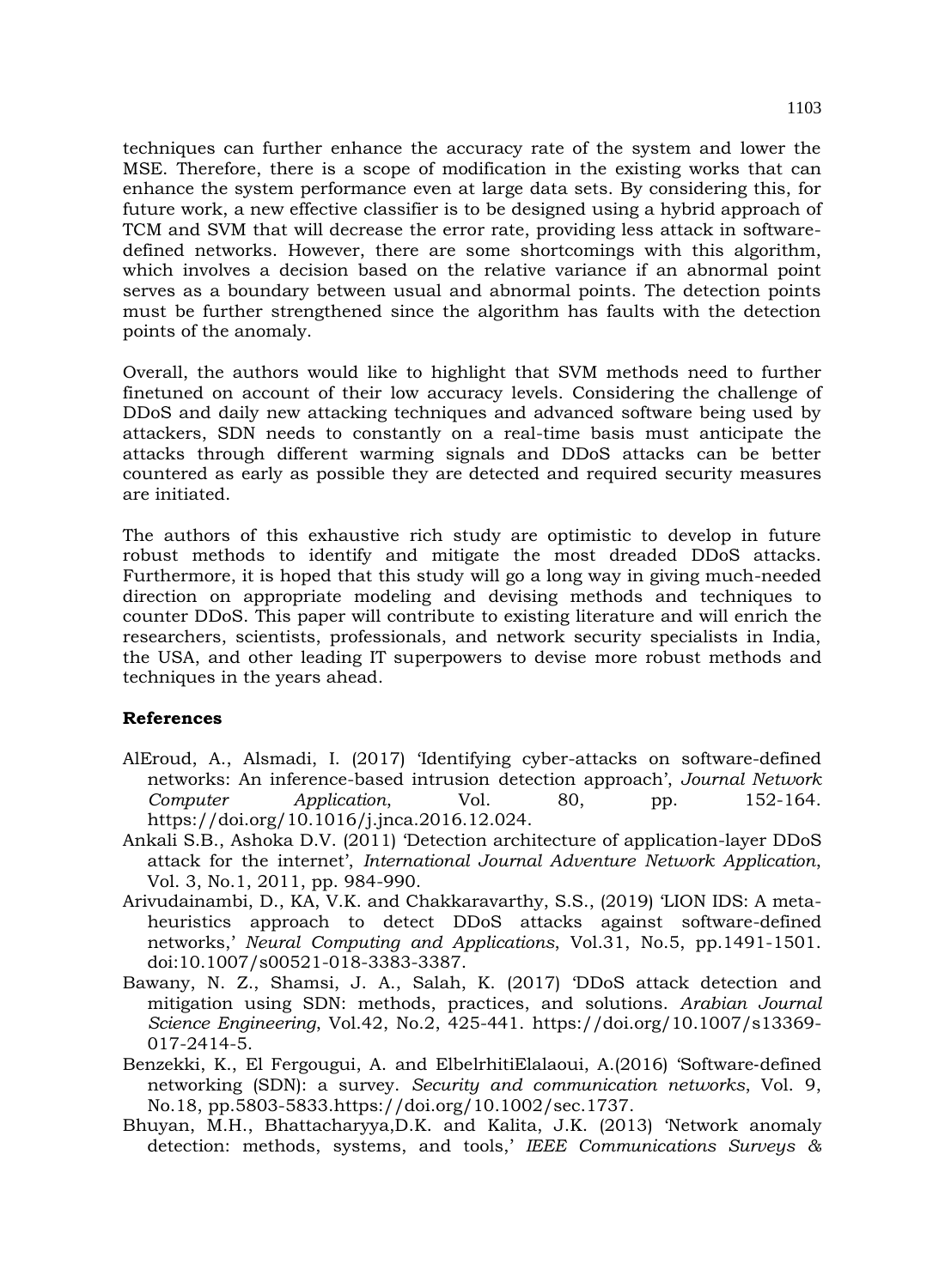*Tutorials*, Vol. 16, No.1, pp. 303-336. https://doi.org/10.1109/SURV.2013.052213.00046.

- Burai, P., Beko, L., Lenart, C. and Tomor, T. (2014) 'Classification of energy tree species using support vector machines', *WHISPERS IEEE,* https://doi.org/10.1109/WHISPERS.2014.8077499.
- Cadena Muñoz, E., Pedraza Martínez, L.F. and Ortiz Triviño, J.E. (2020) 'Detection of malicious primary user emulation based on a support vector machine for a mobile cognitive radio network using software-defined radio,' *Electronics*, Vol. 9, pp.1282.
- Canadian Institute for Cybersecurity [online] Intrusion detection evaluation dataset (ISCXIDS2012) http://www.unb.ca/cic/datasets/ids.html (accessed 21 October 2020).
- Creech, G. and Hu, J. (2013) Generation of a new IDS test dataset: time to retire the KDD collection. IEEE Wireless Communications and Networking Conference.
- DEFCON (The Shmoo Group, 2000): Generated in 2000, DEFCON-8 ... create profiles to generate real traffic for HTTP, SMTP, SSH, IMAP, POP3, and FTP ...  $[21]$  DEFCON 8, 10 and 11, The ShmooGroup http://cctf.shmoo.com, (2000).
- Dehkordi, A. B., Soltanaghaei,M., Boroujeni, F. Z.(2021) 'The DDoS attacks detection through machine learning and statistical methods in SDN,' *Journal of Supercomputer*, Vol.77, pp. 2383-2415. doi:10.1007/s11227-020-03323-w
- Dev, S., Wen, B., Lee, Y.H., Winkler, S. (2016) 'Ground-based image analysis: A tutorial on machine-learning techniques and applications,' *IEEE Geoscience and Remote Sensing Magazine*, Vol.4, No.2, pp.79-93. https://doi.org/10.1109/MGRS.2015.2510448.
- Hettich, S The ucikdd archive (1999) http://kdd.ics.uci.edu (accessed 29 may 2020).
- Hick, P., Aben, E., Claffy, K. Polterock, J. (2010) 'The CAIDA "DDoS attack 2007" dataset' http://www. caida. org. (Accessed on 15 April 2020).
- Jafarian, T., Masdari,M., Ghaffari, A., Majidzadeh, K.(2020) 'A survey and classification of the security anomaly detection mechanisms in softwaredefined networks,' *Cluster Computers*, Vol. 24, No.2, pp. 1235-1253. https://doi.org/10.1007/s10586-020-03184-1.
- Jaiswal, S., Saxena, K., Mishra, A. and Sahu, S.K.(2016) 'A KNN-ACO approach for intrusion detection using KDDCUP'99 dataset', *2016 3rd International Conference on Computing for Sustainable Global Development (INDIACom)*, pp. 628-633. IEEE, 2016.

Kabanda, GA. Bayesian Network Model for a Zimbabwean Cybersecurity System 2019 https://www.researchgate.net/profile/Gabriel-Kabanda/publication/339357040\_Bayesian\_Network\_Model\_for\_a\_Zimbabwea n\_Cybersecurity\_System/links/5e53a9f4299bf1cdb945762b/Bayesian-Network-Model-for-a-Zimbabwean-Cybersecurity-System.pdf. (accessed 15 April 2020)

- Karan B. V., Narayan D. G. and Hiremath P. S. (2018) 'Detection of DDoS attacks in software-defined networks', *CSITSS IEEE*. https://doi.org/10.1109/CSITSS.2018.8768551.
- Khraisat, A., Gondal, I., Vamplew, P. and Kamruzzaman, J. (2019) Survey of intrusion detection systems: techniques,datasets and challenges. *Cybersecurity*, Vol.2,No.1 pp. 1-22. https://doi.org/10.1186/s42400-019- 0038-7.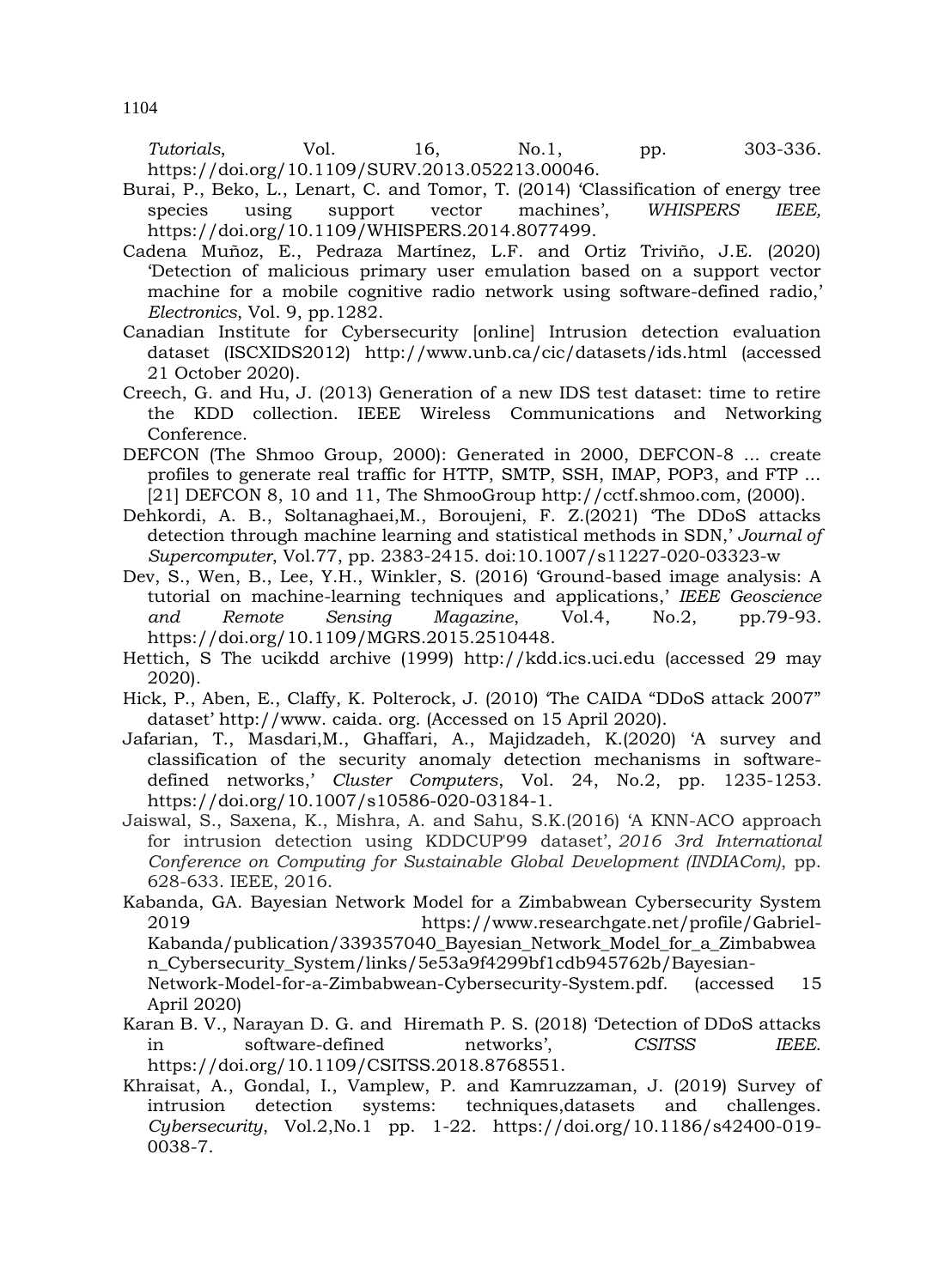- Krishnan, S. and Oliver, J. J. E. (2019) 'Mitigating DDoS Attacks in Software Defined Networks,' (ICOEI) IEEE. https://doi.org/10.1109/ICOEI.2019.8862589.
- Larijani, H., Javed, A., Mtetwa, N. and Ahmad, J. (2019) 'Intrusion detection using swarm intelligence,' UCET.
- Li W., Meng W. and Kwok, L. F. (2016).A survey on OpenFlow-based Software Defined Networks: Security challenges and countermeasures. *Journal Network Computer Application*, Vol. 68, pp.126-139. https://doi.org/10.1016/j.jnca.2016.04.011.
- Li, D., Wang, A. (2017) 'Improved KNN algorithm for the scattered point cloud', (IAEAC) *IEEE*. https://doi.org/10.1109/IAEAC.2017.8054336
- Li, W., Meng, W., and Ip, H. H. S. (2016). PMFA: toward passive message fingerprint attacks on challenge-based collaborative intrusion detection networks. In International Conference on Network and System Security (pp. 433-449). Springer, Cham.
- Li, Y. and Guo, L. (2008) 'TCM-KNN scheme for network anomaly detection using feature-based optimizations', SAC ACM. https://doi.org/10.1145/1363686.1364194.
- Lima Filho, F.S.D., Silveira F.A., de Medeiros Brito Junior A., Vargas-Solar G. and Silveira L.F. (2019) 'Smart detection: an online approach for DoS/DDoS attack detection using machine learning', *Security and Communication Networks*, pp. 1-15. https://doi.org/10.1155/2019/1574749.
- Liu, Z., He, Y., Wang, W. and Zhang, B. (2019) 'DDoS attack detection scheme based on entropy and PSO-BP neural network in SDN', *China Communication*, Vol. 16, 144-155. doi: 10.23919/JCC.2019.07.012.
- Luo, S., Wu, J., Li, J. and Pei, B., (2015) A defense mechanism for distributed denial of service attack in software-defined networks. *Ninth International Conference on Frontier of Computer Science and Technology*, pp. 325-329, [https://doi.org/10.1109/FCST.2015.11.](https://doi.org/10.1109/FCST.2015.11)
- Mall, P. K., and Singh, P. K. (2022). BoostNet: a method to enhance the performance of deep learning model on musculoskeletal radiographs X-ray images. International Journal of System Assurance Engineering and Management, 1-15.
- Mall, P. K., Singh, P. K., and Yadav, D. (2019, December). GLCM based feature extraction and medical X-RAY image classification using machine learning techniques. In 2019 IEEE Conference on Information and Communication Technology (pp. 1-6). IEEE.
- Masdari, M. and Jalali, M.A. (2016) 'survey and taxonomy of DoS attacks in cloud computing', *Security Communication Network*, Vol. 9, pp. 3724-3751. https://doi.org/10.1002/sec.1539.
- Meng, W., Li, W., Su, C., Zhou, J. and Lu, R. (2017) 'Enhancing trust management for wireless intrusion detection via traffic sampling in the era of big data', *IEEE Access*, Vol.13, No.6, pp.7234-7243. doi: 10.1109/ACCESS.2017.2772294.
- Mishra A., Gupta, N. and Gupta, B. B. (2021) Defense mechanisms against DDoS attack based on entropy in SDN-cloud using POX controller. Telecommunication System, Vol. 77, No.1,pp. 47-62. doi: 10.1007\_s11235- 020-00747-w.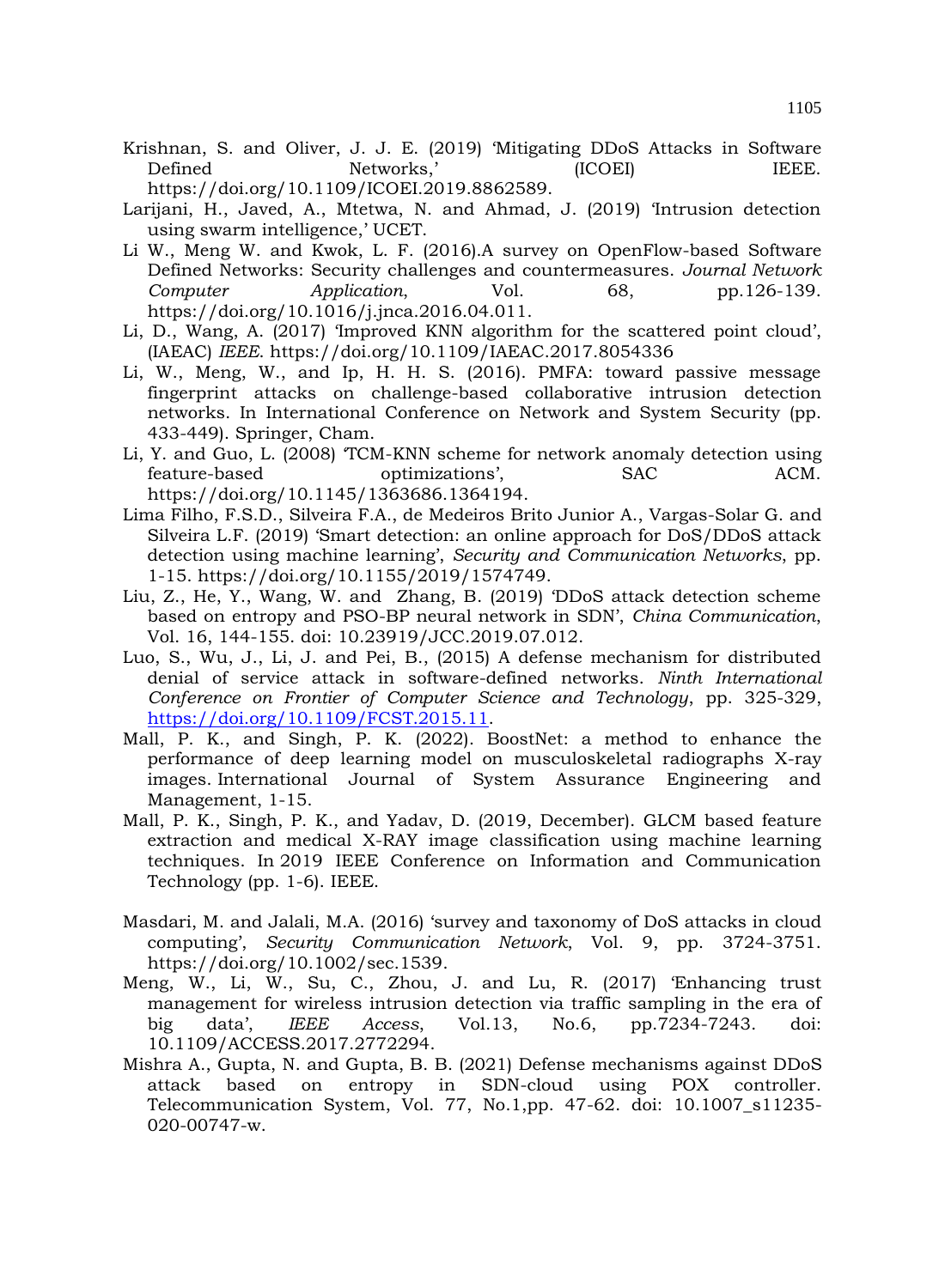Nechaev, B., Allman, M., Paxson, V. and Gurtov, A. (2004) Lawrence berkeley national laboratory (lbnl)/icsi enterprise tracing project. Berkeley, CA: LBNL/ICSI.

- Noori, A., Amphawan, A., Ghazi, A. and Ghazi, S. A. (2019) Dynamic evolving neural fuzzy inference system equalization scheme in mode division multiplexer for optical fiber transmission. *Bulletin in Electrical Engineering Information*, Vol.8, No.1,. https://doi.org/10.11591/eei.v8i1.1399
- Nwosu C.S., Dev S., Bhardwaj P., Veeravalli B. and John D. (2019) 'Predicting stroke from electronic health records', EMBC IEEE.
- Qureshi, A.U.H.,Larijani, H., Yousefi, M., Adeel, A. and Mtetwa, N. (2020) 'An Adversarial Approach for Intrusion Detection Systems Using Jacobian Saliency Map Attacks (JSMA) Algorithm', *Computers*, Vol. 9, No.3, pp. 58. https://doi.org/10.3390/computers9030058.
- Saad R. M., Anbar M., Manickam S. (2018) 'Rule-based detection technique for ICMPv6 anomalous behavior', *Neural Computer Application*, Vo. 30, No.12, pp. 3815-3824. https://doi.org/10.1007/s00521-017-2967-y.
- Saad, R.M., Almomani, A., Altaher, A., Gupta, B.B., Manickam, S. (2014) 'CMPv6 flood attack detection using DENFIS algorithms', *Indian Journal Science Technology*, Vol.7, No. 2, pp. 168.
- Saad, R.M., Anbar, M., Manickam, S. and Alomari, E. (2016) 'An intelligent icmpv6 DDoS flooding-attack detection framework (v6iids) using backpropagation neural network,' *IETE Technical Review*, Vol. 33, No 12, pp.244- 255. https://doi.org/10.1080/02564602.2015.1098576.
- Sahoo, K. S., Panda, S. K., Sahoo, S., Sahoo, B., Dash, R. (2019) 'Toward secure software-defined networks against distributed denial of service attack', J*ournal supercomputers*, Vol.75. No. 8, pp. 4829-4874. https://doi.org/10.1007/s11227-019-02767-z.
- Sahoo, K. S., Puthal, D., Tiwary, M., Rodrigues, J. J., Sahoo, B., and Dash, R. (2018). An early detection of low rate DDoS attack to SDN based data center networks using information distance metrics. Future Generation Computer Systems, 89, 685-697.
- Sangster, B., O'Connor, T. J., Cook, T., Fanelli, R., Dean, E., Morrell, C. and Conti, G. J. (2009) Toward Instrumenting Network Warfare Competitions to Generate Labeled Datasets. In CSET.
- Shah, S. A. R. and Issac, B. (2018) 'Performance comparison of intrusion detection systems and application of machine learning to Snort system', *Future Generation Computer Systems*, 80, 157-170.
- Sharafaldin, I., Lashkari, A.H. and Ghorbani, A.A. (2018) 'Toward generating a new intrusion detection dataset and intrusion traffic characterization', ICISSp.
- Singh, K., Singh, P. and Kumar, K. (2017) 'Application layer HTTP-GET flood DDoS attacks: Research landscape and challenges', *Computer Security*, Vol. 65, pp. 344-372. https://doi.org/10.1016/j.cose.2016.10.005.
- Singh, RS., Prasad, A., Moven, R.M. and Sarma, H.K.D. (2017) 'Denial of service attack in wireless data network: A survey', *(DevIC) IEEE*, https://doi.org/10.1109/DEVIC.2017.8073968.
- Singh. M. P. and Bhandari. A. (2020) 'New-flow-based DDoS attacks in SDN: Taxonomy, rationales, and research challenges', *Computer Communication*, Vol.154 pp. 509-527. https://doi.org/10.1016/j.comcom.2020.02.085
- Song, J., Takakura, H., Okabe, Y., Eto, M., Inoue, D. and Nakao, K.(2011) 'Statistical analysis of honeypot data and building of Kyoto 2006+ dataset for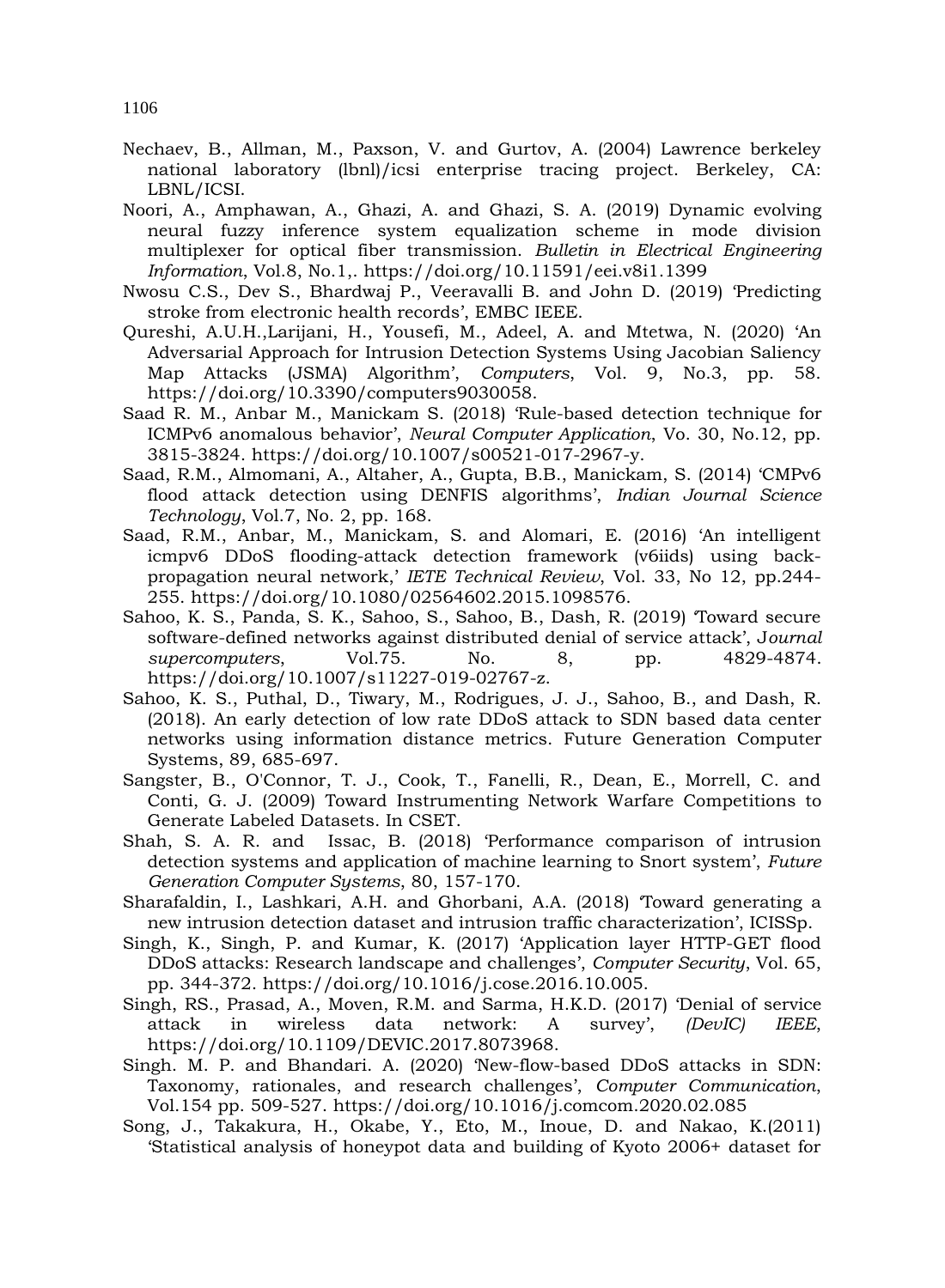NIDS evaluation', *Proceedings of the first workshop on building analysis datasets and gathering experience returns for security*. https://doi.org/10.1145/1978672.1978676.

- Suresh M. and Anitha, R. (2010) 'Evaluating machine learning algorithms for detecting DDoS attacks', *CNSA*. https://doi.org/10.1007/978-3-642-22540- 6\_42.
- Tavallaee, M., Bagheri, E., Lu, W., Ghorbani, A.A. (2009) 'A detailed analysis of the KDD CUP 99 data set', CISDA IEEE. [https://doi.org/10.1109/CISDA.2009.5356528.](https://doi.org/10.1109/CISDA.2009.5356528)
- Narayan, V., & Daniel, A. K. (2021). A novel approach for cluster head selection using trust function in WSN. Scalable Computing: Practice and Experience, 22(1), 1-13.
- Narayan, V., & Daniel, A. K. (2022). CHHP: coverage optimization and hole healing protocol using sleep and wake-up concept for wireless sensor network. International Journal of System Assurance Engineering and Management, 1-11.
- Narayan, V., & Daniel, A. K. (2021). RBCHS: Region-Based Cluster Head Selection Protocol in Wireless Sensor Network. In Proceedings of Integrated Intelligence Enable Networks and Computing (pp. 863-869). Springer, Singapore.
- Narayan, V., & Daniel, A. K. (2021, October). IOT Based Sensor Monitoring System for Smart Complex and Shopping Malls. In International Conference on Mobile Networks and Management (pp. 344-354). Springer, Cham.
- Wang, R., Jia, Z. and Ju, L. (2015) An entropy-based distributed DDoS detection mechanism in software-defined networking. In 2015 IEEE Trustcom/BigDataSE/ISPA, Vol. 1, pp. 310-317. IEEE.
- Wang, Y., Hu T., Tang, G., Xie, J., Lu, J. (2019) SGS: Safeguard scheme for protecting control plane against DDoSattacks in software-defined networking. *IEEE Access*, Vol.7, pp. 34699-34710. https://doi.org/10.1109/ACCESS.2019.2895092
- Yan, Q., Yu, F.R. (2015) 'Distributed denial of service attacks in software-defined networking with cloud computing', *IEEE Communications Magazine*, Vol.53, pp.52-59. DOI: 10.1109/MCOM.2015.7081075.
- Yan, Q., Yu, F.R., Gong, Q. and Li, J. (2015) 'Software-defined networking (SDN) and distributed denial of service (DDoS) attacks in cloud computing environments: A survey, some research issues, and challenges', *IEEE Communication Survey Tutor*, Vol.18, No.1, pp. 602-622. https://doi.org/10.1109/COMST.2015.2487361
- Ye J., Cheng X., Zhu J., Feng L., Song L. (2018) 'A DDoS attack detection method based on SVM in a software-defined network,' *Security Communication Network*. https://doi.org/10.1155/2018/9804061.
- Zargar, S.T., Joshi, J. and Tipper, D.A. (2001) 'survey of defense mechanisms against distributed denial of service (DDoS) flooding attacks', *IEEE Communications Surveys and Tutorials*, Vol. 5, No.4, pp. 2046-2069. https://doi.org/10.1109/SURV.2013.031413.00127.
- Zhu, L., Tang, X., Shen, M., Du, X. and Guizani, M. (2018) 'Privacy-preserving DDoS attack detection using cross-domain traffic in software defined networks,' *IEEE Journal on Selected Areas in Communications*, Vol. 36, No. 3, pp.628-643.